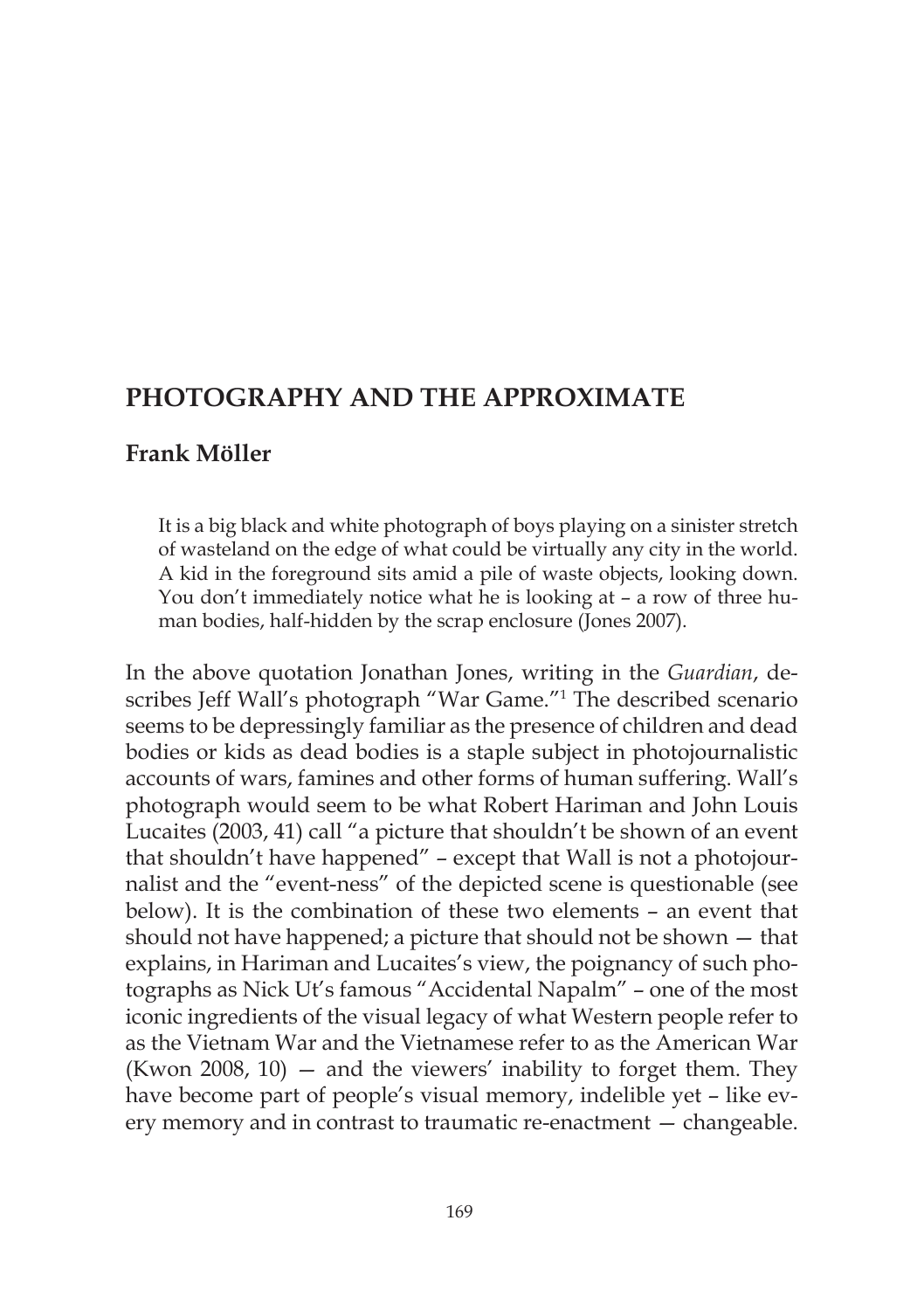Although such images should neither be taken nor shown, they have to be taken and they have to be shown because most of the events that should not happen do happen regardless of whether or not they are visually represented – and in a culture dominated by images a given incident comes to be regarded as an "event" mainly by means of visual representation.

Hariman and Lucaites continue to argue that the political public is nowadays primarily constituted through images. Not showing images would therefore seem to be politically problematic: only by showing images can the individual, as a viewer, be enabled to engage, as part of the public, with the images and with the conditions depicted in the images. In a culture formed by images, the public would not be a public, and the individual, being powerful only within the framework and as a part of discursive-collective action, could not exert much political influence without viewing images. The act of viewing constitutes the public only as a part of which the individual might exert political power.

Hariman and Lucaites's approach is an important contribution to political theory. It is a kind of Habermasian discursive-communicative action approach to the construction of political space applied to images. We are living in a world dominated by images and this cannot but influence our perception of and engagement with the political. However, the analysis of images in the social sciences is often limited to the analysis of the discourses revolving around, or inspired by, images; meaning assigned to images; the social processes through which a given meaning assigned to a given image becomes the dominant one in a given situation; and the ways in which images are used in order to legitimate policies. In "a culture dominated by pictures, visual simulations, stereotypes, illusions, copies, reproductions, imitations, and fantasies" (Mitchell 1994, 2) political theory cannot afford to ignore images. The public sphere as the stage where politics and critiques of politics are performed is nowadays to a large extent constituted by images. In the era of the Internet, global communication flows in real time, and digital production and reproduction of photographs, the public sphere is, arguably, more easily accessible than ever before to an ever increasing number of people. Photography, however, can either "disclose and demystify" or "reproduce and reinforce the already-in-place ideological discourses vindicating entrenched systems of power and authority." It can either "challenge the existing set of codes" or "recycle and reinforce them" (Shapiro 1988, 126, 150).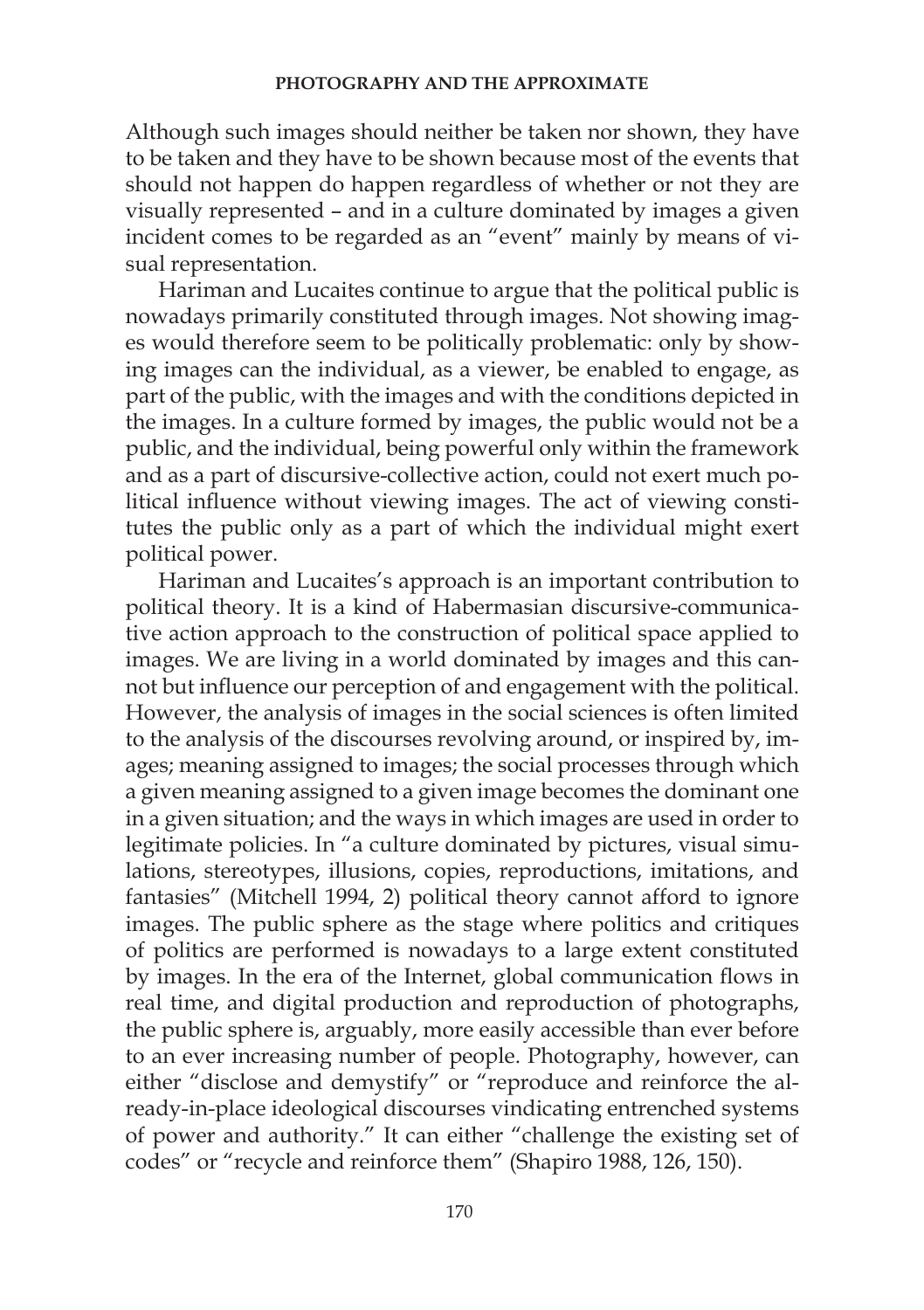The individual can exert political power as a part of the visually constructed public. This, however, does not necessarily imply that the individual viewer can respond adequately to that which an image shows. It does not even imply that the viewer wants to respond to that which an image shows. Neither does it necessarily result in political action in order to deal with the depicted conditions. Hope of political action often serves to justify taking and disseminating photographs of people in pain – a deeply problematic activity infringing upon human dignity, decency, privacy, subjectivity, and so on. Yet, photography of people in pain does not automatically result in political action. In the context of the 1994 genocide in Rwanda, for example, a direct connection has been established between images and political inactivity (Strauss 2003, 81). Photographs of people resorting to such primitive killing instruments as machetes and clubs allegedly supported the impression that the mass killings resulted from archaic tribal hatred. This impression was erroneous – it was a modern, state-sponsored genocide – but it helped deter the international community from intervening in Rwanda (Straus 2006, 18-19).

Depictions of human suffering aestheticize this very suffering. They supposedly depoliticize and dull the viewers, decontextualize human pain and render a political response difficult (Berger 2003, Danto 2006, Sontag 1978). Those who want to respond to the conditions depicted in a photograph will find it very difficult to do so adequately (Edkins 2005). Knowledge produced by photographs is as limited as is photography's evidentiary and explanatory capacity. The notion that a given image shows something clearly and unmistakably and that, if it fails to do so, this "something" can be established by means of words has long been replaced by a more nuanced approach, insisting on both photography's "deeply problematic" relationship to "any prior reality" (Tagg 1988, 2)<sup>2</sup> and a given photograph's dependence on "its association with some hidden, or implicit text" in order for it to communicate meaning (Sekula 1982, 85). "Accidental Napalm," for example, is described by Hariman and Lucaites (2003, 38-39) as follows:

The naked girl is running down a road in Vietnam toward the camera, screaming from the napalm burns on her back and arm. Other Vietnamese children are moving in front of and behind her, and one boy's face is a mask of terror, but the naked girl is the focal point of the picture. Stripped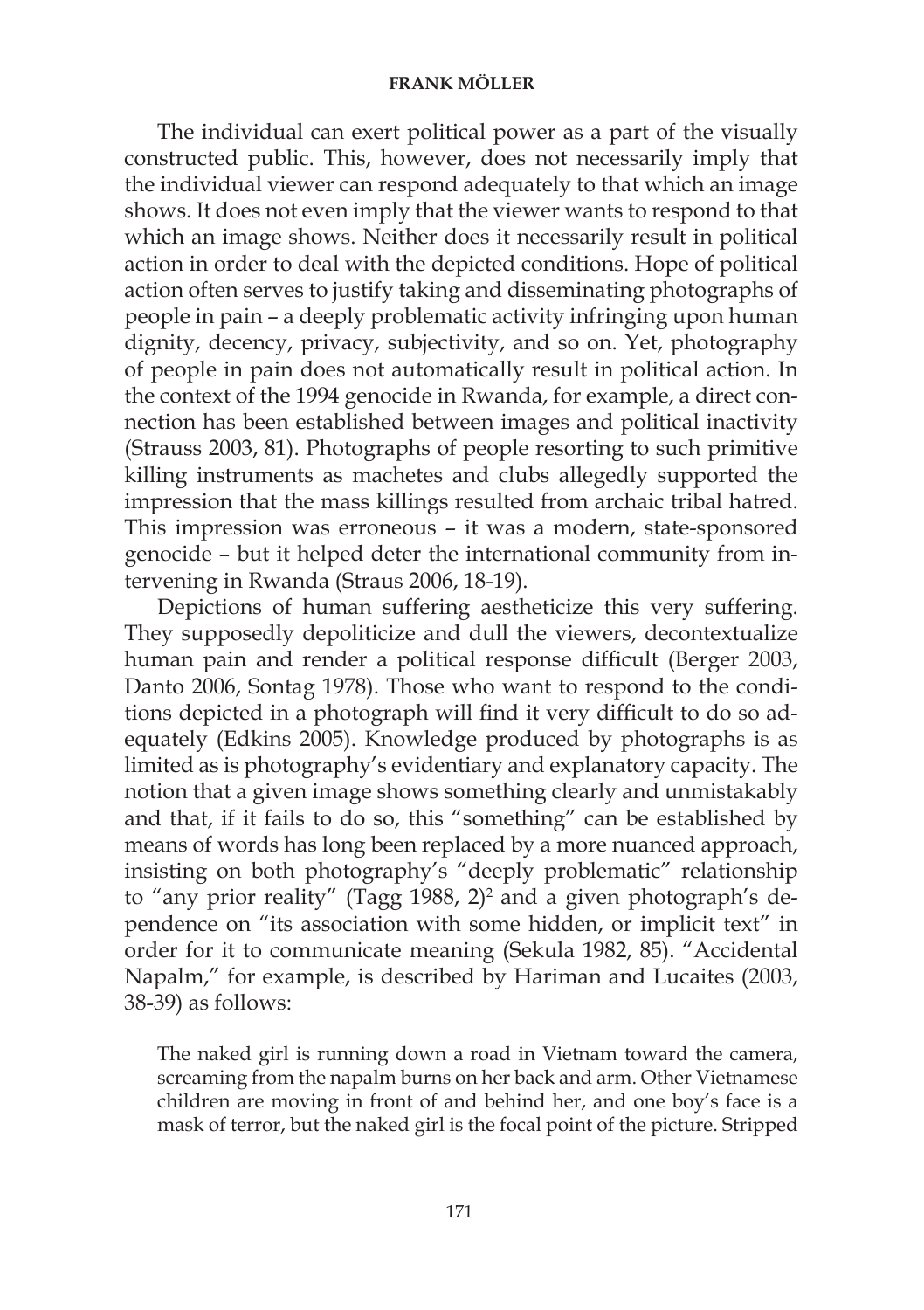of her clothes, her arms held out from her sides, she looks almost as if she has been flayed alive. Behind her walk soldiers, somewhat casually. Behind them, the roiling dark smoke from the napalm drop consumes the background of the scene.<sup>3</sup>

This description combines meaning derived from the image with meaning only to be found outside the image. The viewer who does not already have some background information cannot see that the picture was taken "in Vietnam"; that the screaming little girl is suffering from "napalm burns on her back"; that the burns on her arm are "napalm burns" indeed; that the other children are "Vietnamese" children; and that the dark smoke in the background emanates from "the napalm drop." Such a viewer would contextualise this photograph differently and assign a different meaning to it. Thus, even in this seemingly obvious case there is much room for ambiguity and interpretation. The photograph thus reveals much less than it seems to reveal – and at the same time much more because it reveals different things to different viewers who, through viewing and reflecting upon it, invent its meaning over and over again. It contains a plurality of meanings and invites different assessments, directed, however, by the caption and by longer descriptions such as that provided by Hariman and Lucaites.

However, photographs such as "Accidental Napalm," while perhaps dependent on text to communicate a specific meaning to the viewer are not dependent on text to affect and touch the viewer. In this sense, I would want to defend them against diverse appropriations and thus argue against meaning assigned to images in captions, accompanying texts or other forms of commentary. The power of images such as "Accidental Napalm" is derived, not from the caption or from the word-image connection but from the image itself, even if it is difficult or impossible to say what exactly it is that constitutes the photograph's power: is it the screaming girl? Or is it the soldiers' business-as-usual attitude? Is the image powerful because it "shows what is hidden by what is being said in print" (Hariman and Lucaites 2003, 41) or, relying on photography's ostensible evidentiary potentialities, because it "brought home uncomfortable truths that people had long had reason to suspect but which did not need to be confronted as long as they remained unproven" (Hagopian 2006, 208)? Or, because children should not be involved in warfare (although they are, anywhere,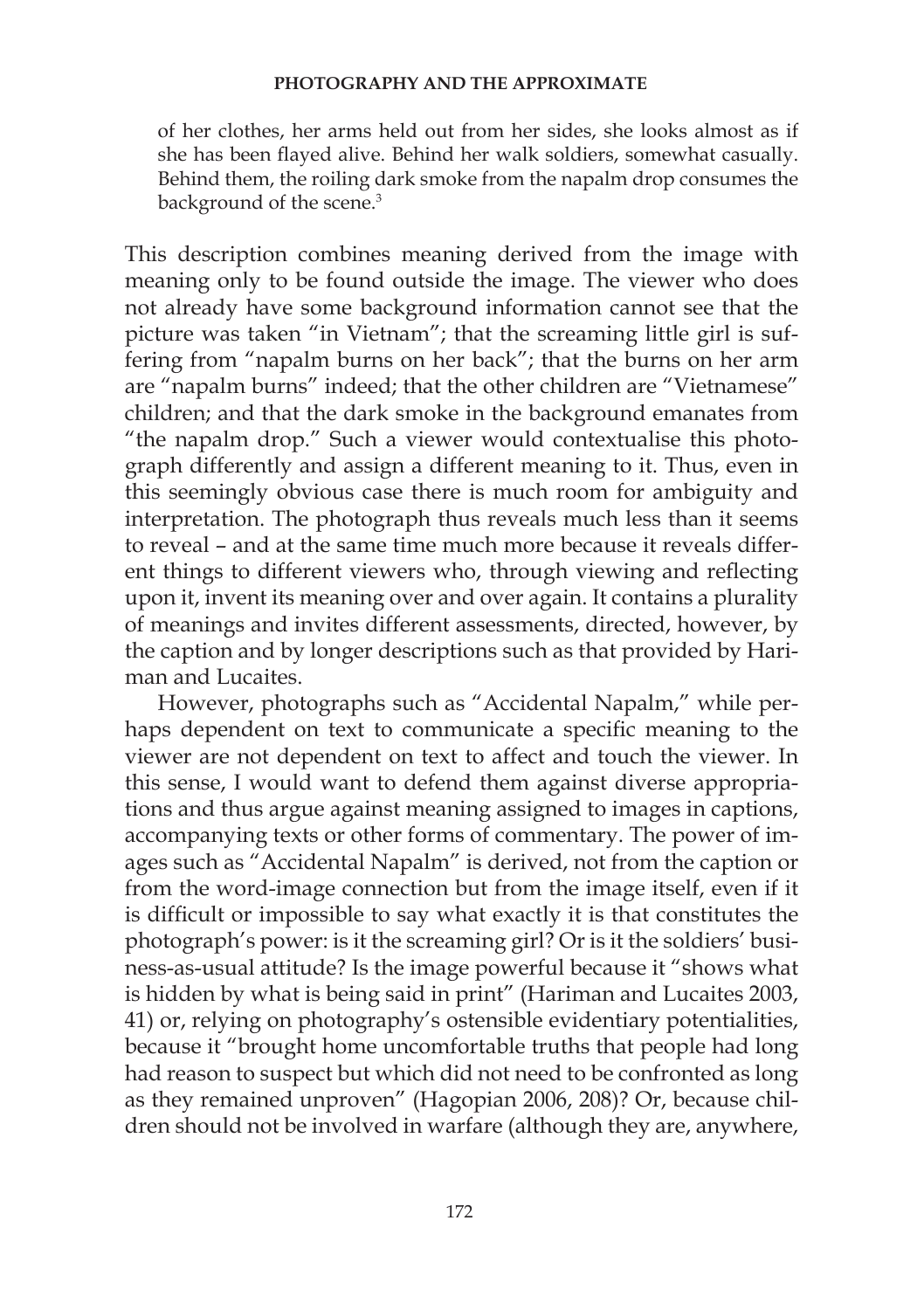all the time, in a variety of subject positions)? Or, because they should not be targets of warfare (although they regularly are)? Or, because no photographs of naked girls should be taken and disseminated? Or because we, qua viewers, become involved in the scene to an extent that we would find uneasy and unsettling if we only were aware of it? Or, perhaps, the "or" is the problem and the answer is to be found in a combination of the above – and many other possible – explanations? In addition to the sum of all possible explanations there will, however, always be some degree of uncertainty and ambiguity as to what exactly constitutes the power of a given image to pervade the viewer's visual memory and its stubborn refusal to leave it again. This residue of ambiguity can be seen as a reason for Western culture's profound uneasiness about images – while at the same time being profoundly obsessed with them.

# **Signposts along the way**

The viewer, it has been suggested above, does not have to know exactly what "Accidental Napalm" depicts in order to be touched and affected by the photograph. Thus, a photograph may not explain much but moves and haunts the viewer all the same. For example, the viewer does not have to understand the historical context of Flavio de Barros's photographs of Brazilian troops' crusade against crowds gathered by Antônio Vicente Mendes Maciel (Antônio Conselheiro) in Canudos, Sertão, in September 1897 in order to agree with Peter Robb (2005, 206) that these photographs are some of "the great images of the horrors of modern war" and the bulldozer mentality of the modern nation-state (da Cunha 1944). Similarly, Robert Capa's "Fallen Soldier" is considered as one of the icons of anti-war photography regardless of the exact conditions under which it was taken and also quite irrespective of what it actually shows. The most recent interpretation is that the subject of the photograph, Federico Borrell García, was killed by a machine gun while simulating battle scenes during the afternoon siesta (Clarke 2008, 5), "[standing] to pose for Capa" (Hilton 2008) but this, although obviously complicating Capa's involvement in the scene and increasing his responsibility for Borrell García's death, is almost irrelevant for the photograph's continuing power. Indeed, "the more one learns about the circumstances in which Capa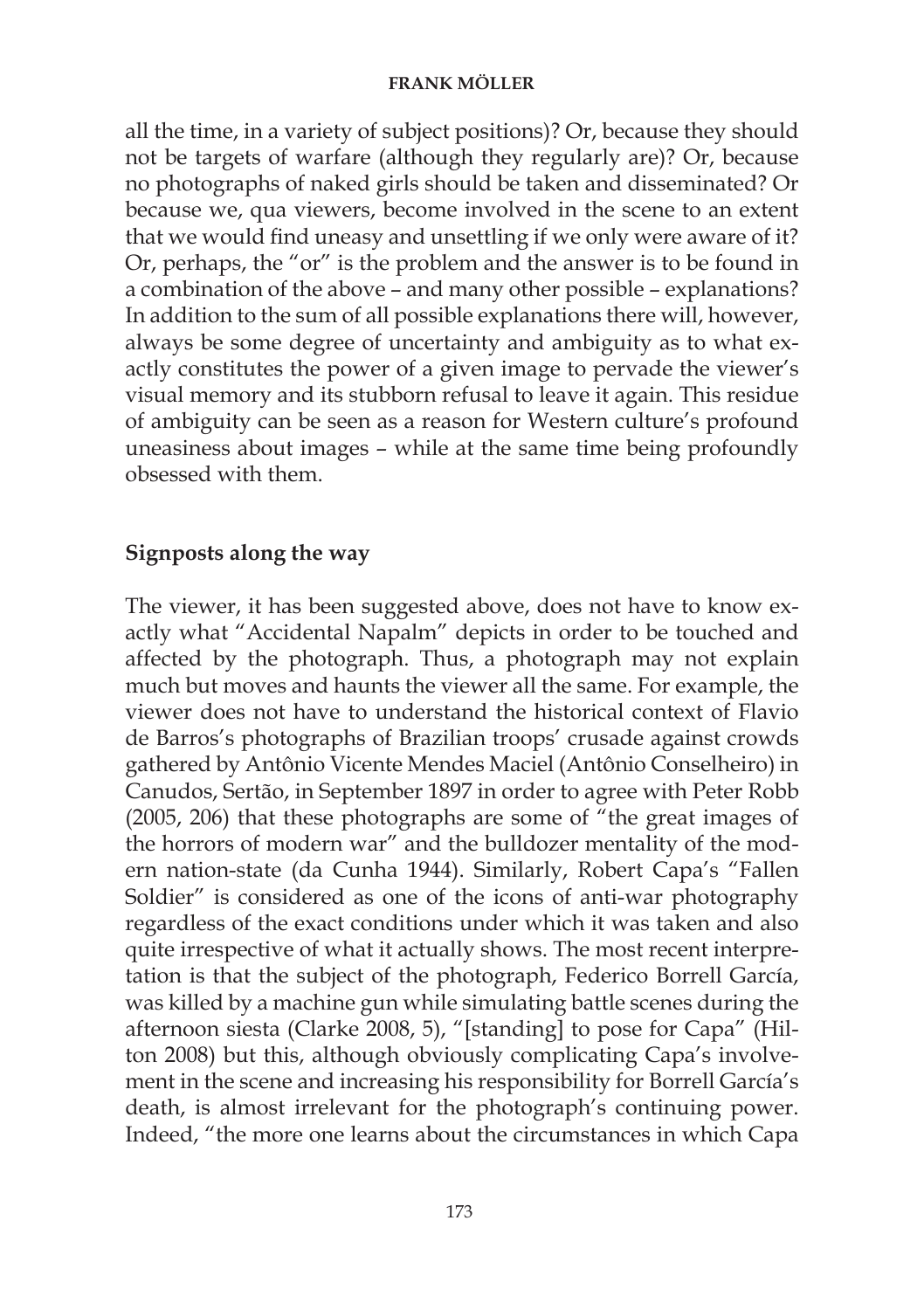made his famous photograph, the less those circumstances matter" (Dyer 2008). Nevertheless, Western approaches to photographs are to some extent characterized by attempts to learn as much as possible about the circumstances in which a given photograph has been taken so as to determine its meaning and to regard it as evidence. Thus, a given photograph's plurality of meanings is still largely understood as a liability rather than an asset.

As early as in 1931, Walter Benjamin had elevated the inscription to the most essential ingredient of a photograph. Without captions photographic construction is bound to "remain arrested in the approximate" (Benjamin 2008a, 294). Without captions, we do not and cannot know exactly what a photograph shows, and this would seem to interfere with the communist strategy advocated by Benjamin at the end of his artwork essay as a countermeasure to fascism's aestheticization of politics, namely, the politicization of the arts. In Peter Gilgen's reading of Benjamin's artwork essay:

The combination of image and caption amounts to an intellectual stereoscopic effect: the image gains in profile through the verbal information conveyed in the caption; from the accompanying image this information gains persuasive power. [...] By means of the caption, the viewer is given 'signposts' that point to the historical place of a particular image and infuse it with the reality of history by marking it as 'evidence in the historical process' (Gilgen 2003, 56).

In the illustrated magazines which flourished in the Weimar Republic captions, according to Benjamin, have become obligatory; they give "directives" (Benjamin 2008b, 27) to those looking at pictures: "signposts [...] – whether these are right or wrong is irrelevant" (Benjamin 2008b, 27). The "intellectual stereoscopic effect" (Gilgen) would seem to enhance both the readability and the applicability of photographs in the political struggle, although they might also give "wrong" directives to the reader/viewer. What is "right" and what is "wrong" is very difficult to say; the distinction between "right" and "wrong" directives is difficult to maintain but ultimately irrelevant as long as the signposts serve their political purpose. The work of art in the age of technological reproducibility becomes the work of art in the age of political reducibility.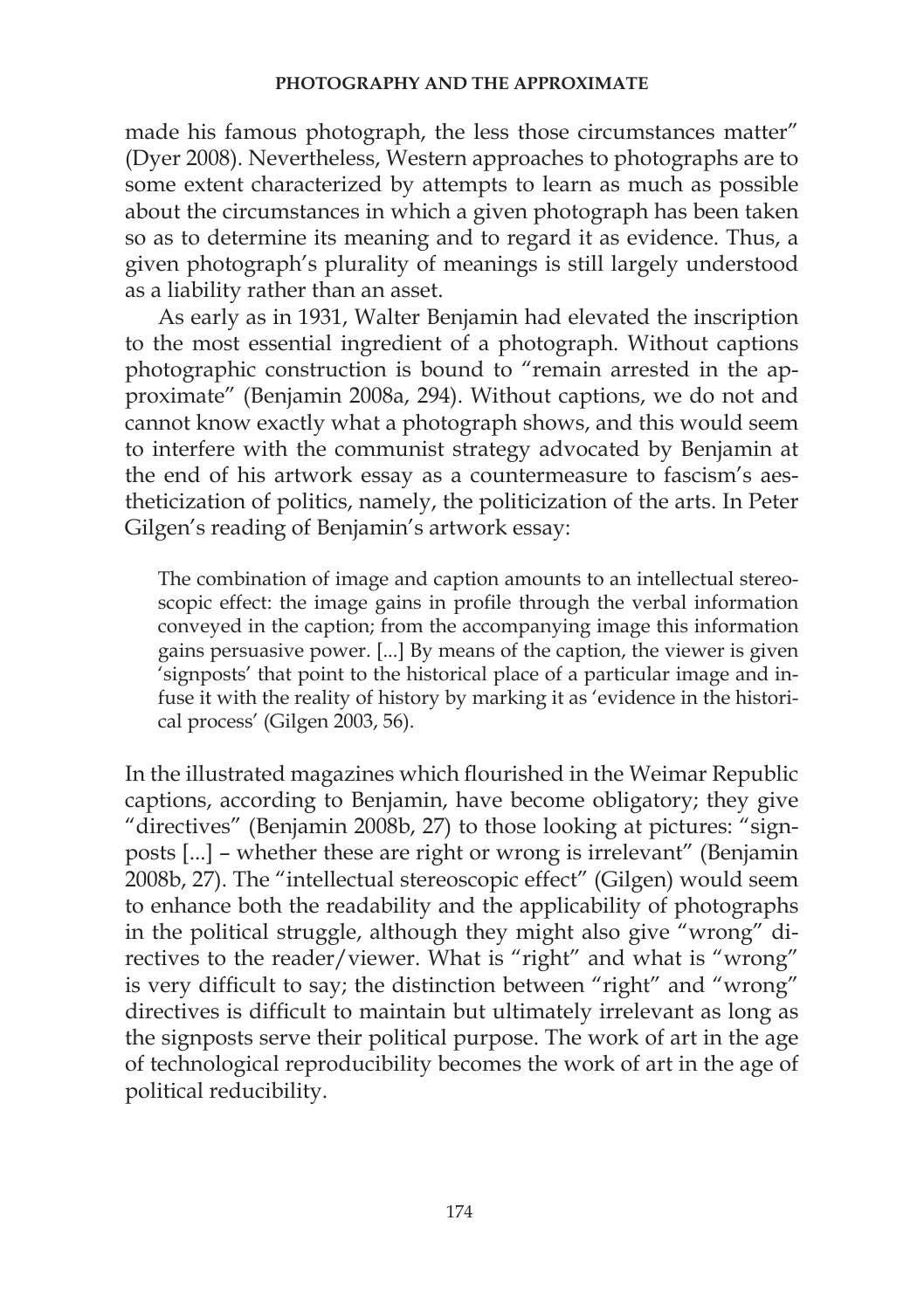Such "signposts" obviously infringe upon the basic nature of photographic and other images, namely, the non-reducibility of images to one specific meaning. The surplus of meaning that images inevitably carry with them can be conveniently ignored if one is interested in the use of images for political purposes, communist or otherwise. In such cases, some degree of clarity and fixity would indeed seem to be required. A good current example is the visual articulation of security — the depiction of someone or something as a threat to a given group of people - that depends on the reduction of an image's meanings and unambiguous threat designations that images do not deliver (Möller 2007). Captions also ignore the fact that images cannot easily be translated into words. David MacDougall argues with respect to film that "[p]ictures and writing produce two quite different accounts of human existence, however much filmmakers and writers strive to describe the same things" (1998, 246); Michel Foucault emphasizes that regarding words and images, "[n]either can be reduced to the other's terms" (1994, 9); and W.T.J. Mitchell explains that the

'differences' between images and language are not merely formal matters: they are, in practice, linked to things like the difference between the (speaking) self and the (seen) other; between telling and showing; between 'hearsay' and 'eyewitness' testimony; between words (heard, quoted, inscribed) and objects or actions (seen, depicted, described); between sensory channels, traditions of representation, and modes of experience (1994, 5).

No translation of images into words is politically neutral or innocent; indeed, the very purpose of the "signposts" or "directives" recommended by Benjamin is political. The social processes through which the plurality of meanings that each and every image carries with it is reduced to one binding, mandatory meaning, to *the* meaning of an image, are eminently political processes. Images do not reduce themselves. Rather, "concrete individuals and groups of individuals serve as definers of reality" (Berger and Luckmann 1969, 134) — a reality that, thus constructed, usually serves them well – and the first question on encountering interpretations of images should always be, not "What?" but "Says who?" (Berger and Luckmann 1969, 134). This question should, for example, be asked when a photograph of a human being is presented as a photograph of a "terrorist" or when a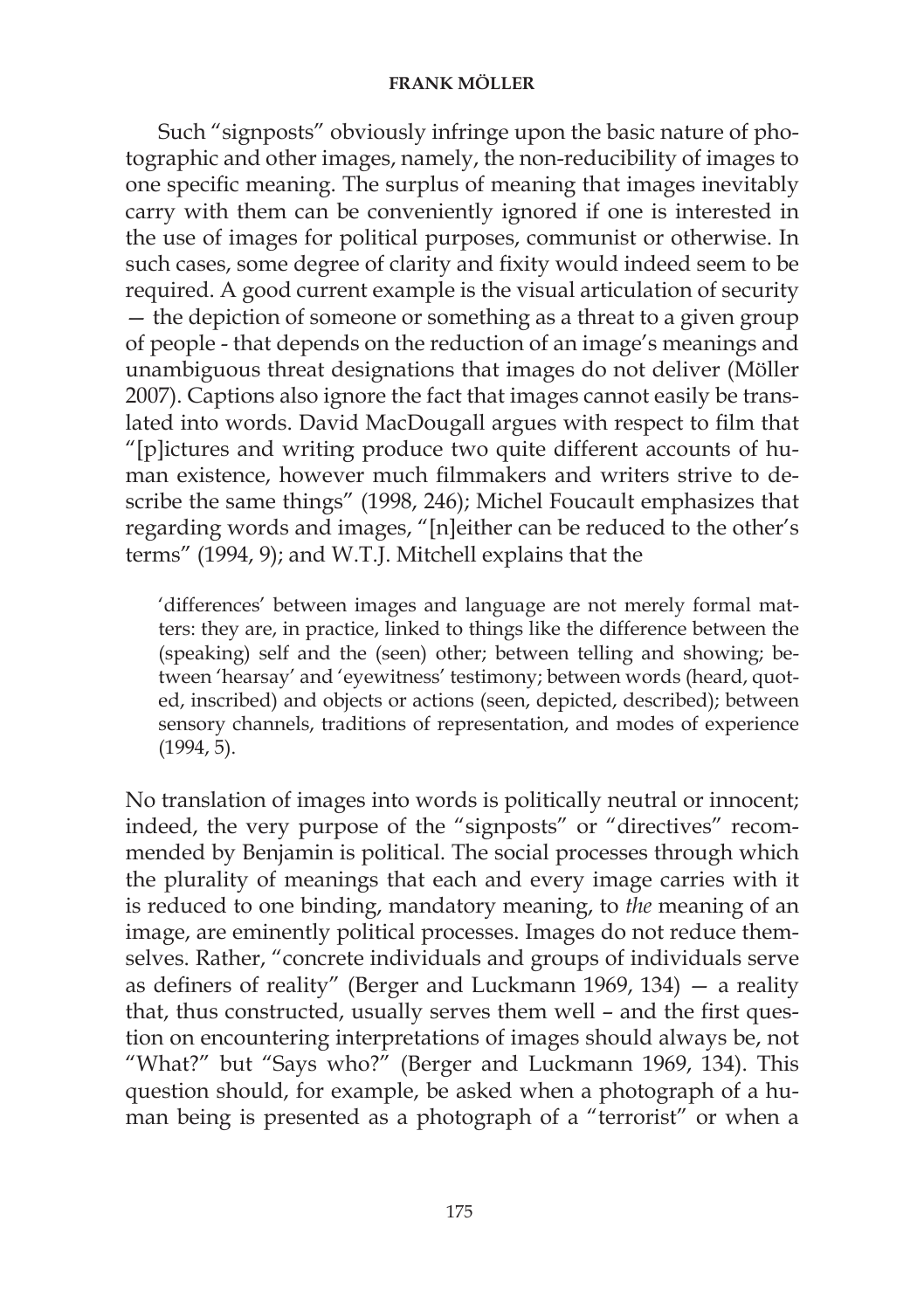photograph of aircraft crashing into buildings is presented as a photograph of a "terrorist act" (Möller 2008b, 108-113).

Images are translated into, and reduced by means of words with recourse to the established discursive patterns regulating what can and what cannot be said in a given situation. By so doing, that which can be shown is converted into that which can be said; the seeable becomes the sayable. Translating images into words would thus mean discussing images in terms other than their own. It would mean equating the accounts of human existence produced by means of images with the accounts of human existence produced by means of words and, by so doing, reducing the former to the latter. It would also mean confirming rather than challenging the established discursive patterns and the power relations that both generate and benefit from them. And it would ultimately mean rendering images harmless and destroying them as a potential source of alternative knowledge production. Perhaps we should listen more to what photographers have to say. William Eggleston, for example, argues that a

picture is what it is. [...] It wouldn't make any sense to explain [pictures]. Kind of diminishes them. People always want to know when something was taken, where it was taken, and, God knows, why it was taken. It gets really ridiculous. I mean, they're right there, whatever they are (quoted in O'Hagan 2004).

It is somewhat ironic, then, that the obsession of Western culture with images — both still and moving — seems to be based on a profound misunderstanding of and uneasiness about visual culture. This uneasiness results in the desire to erase that which actually constitutes visual culture in the first place: we want to understand an image but we cannot; we cannot know what a given image shows; even if we knew we would not have the words to articulate it appropriately. Rather than accepting that we cannot understand an image, we translate what we believe we see into language, but in so doing we approach the image in terms other than its own and reduce it to that which can be said in language. The more we try to help the image to "gain[] in profile through the verbal information conveyed in the caption" (Gilgen 2003, 56) the more we depart from the image and increase the distance between us and the image although we (want to) believe that we are really closing the gap.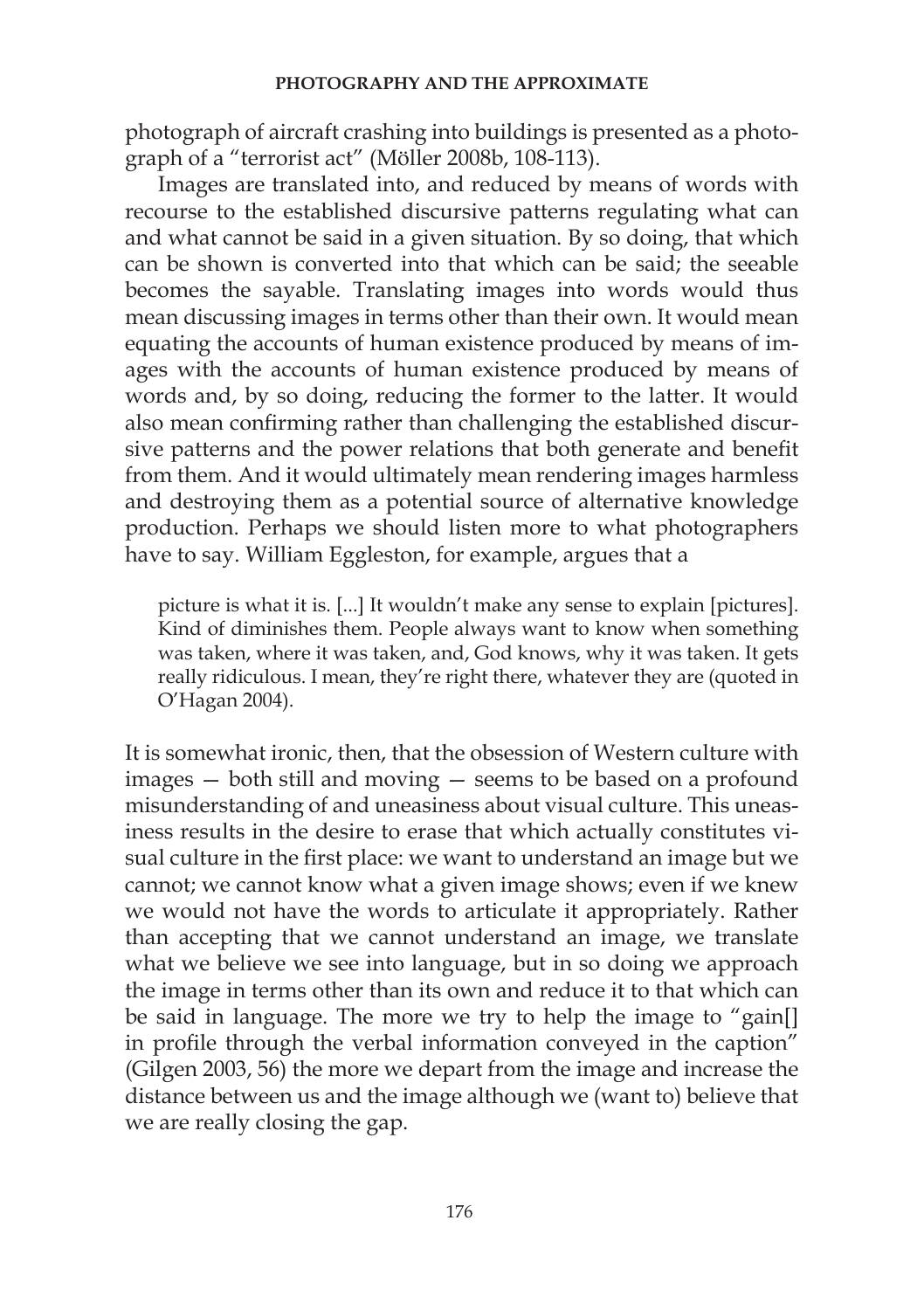What is then apparently required is an approach to images that acknowledges their "whatever-they-are-ness" and respects their approximateness; an approach which respects the residue of uncertainty that images carry with them and does not try to transform and reduce it into something definitive. It should then be seen as an asset, not a liability that pictures, due to their surplus of meaning, cannot give the viewers the assurance that they might wish. Such an approach would not seek to reduce images to one narrow meaning – it would acknowledge rather than reduce diversity — but it would also acknowledge that there is something inherently elusive in images that we cannot grasp however much we try. It would obviously result in some degree of uncertainty and ambiguity, and also in precariousness, since it is likely to "complexify the perceptual experience of the spectator in contemporary art [...] and visual culture" (Ross 2008, 7). None of the above would make the viewers' subject positions more comfortable or more convenient. Indeed, a sense of ambiguity and precariousness might shock and destabilize (Western) viewers. This destabilization, however, may serve to intensify their critical awareness. What kind of shock is required here? In order to understand the shock effect, we have to understand the viewer. Thus, what kind of viewer is required here? A brief recapitulation of Benjamin's comments on distraction and expertise is appropriate here.

# **Distraction and expertise**

Is it possible to be distracted and critical at the same time? Benjamin answers this question in the affirmative. He links the activity of the expert to the idea of distraction, separates this idea from the prevalent notion of passivity, and applies it to the viewing of film. In so doing, Benjamin develops a counter-approach to the bourgeois habit of awestruck, highly concentrated and intimidated contemplation in the presence of a work of art and thus an alternative to "the passive approach of the participant in ritual or the bourgeois cult of art" (Schwartz 2001, 401). Rather than "being absorbed and immobilized" (Schwartz 2001, 420) by the work of art, Benjamin suggests that the distracted viewer absorbs and manipulates it by, in David Simpson's words, "assimilat[ing] art as part of ordinary life, a tool for living and living with, a familiar item that is not set aside for fetishistic contem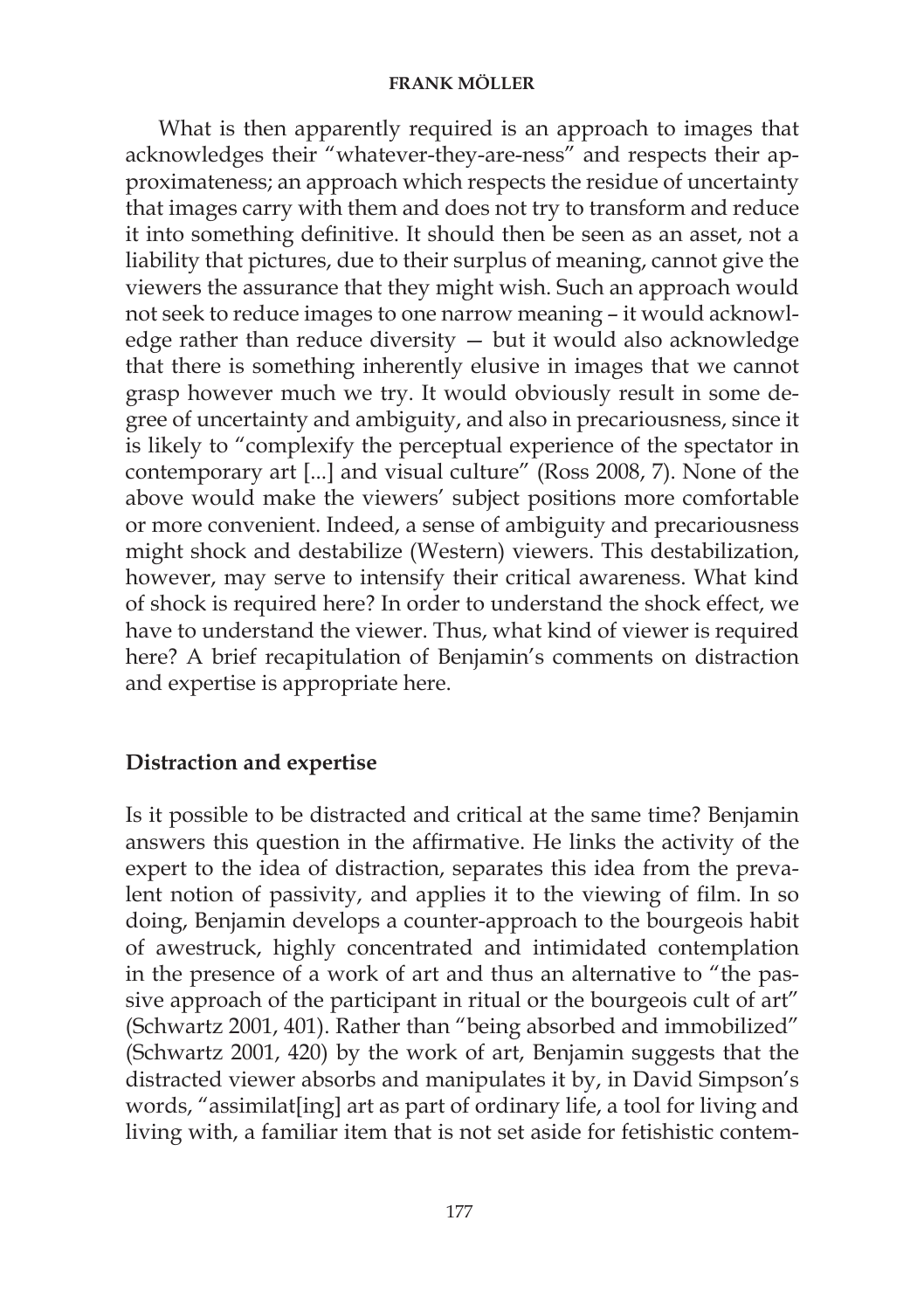plation but is simply 'there' for us all, all of the time" (Simpson 2006: 69). The best place for such a casual and quotidian attitude to art, emphasizing its everyday character, was the cinema — nowadays it may be the Internet, where pictures are indeed "'there' for us all, all of the time" (Simpson). In cinema, the viewer encounters a rapid succession of images and "kritische und genießende Haltung des Publikums [fallen] zusammen ('the audience's critical and enjoying attitudes coincide')" (Benjamin 1963, 33; author's translation). Benjamin is said to suggest that "film has the potential to school a form of active apprehension" that can grasp and act upon "the uncritically unitary effect of the work of art, one representing a false totality" (Schwartz 2001, 420). Thus

for Benjamin the relation between production and leisure has taken a dialectical swing that makes them complementary in a different, and now affirmative, way (Schwartz 2001, 420).

Regarding film, distraction, according to Benjamin, is the most appropriate state of mind because the viewer's chain of associations when viewing films is immediately disrupted by the rapid change of images. Images are perceived as a succession of images, and this perception is possible only if the viewer does not concentrate on the single image but rather apprehends film as sequential art and grasps that understanding every single image depends on the images preceding and following it. Such an approach requires what Benjamin calls distraction, but distraction "is by no means synonymous with mindlessness" (Gilgen 2003, 55). Rather it can be defined as "attentiveness without attention" (Gilgen 2003, 55): "The viewer does not have time to contemplate individual frames, but instead – as in a dream – is carried along by a stream of images that creates something like a rebus that can only be grasped through presence of mind qua distraction" (Gilgen 2003, 56). "Presence of mind qua distraction" and "attentiveness without attention" would then seem to be adequate responses to the shock effect emanating from the permanent disruption of the viewer's chain of associations. The shock effect resulting from film, like every shock effect, has to be absorbed by what Benjamin calls "intensified presence of mind" (Benjamin 2008b, 54 n32). The shock effect resulting from photography is different from the shock effect resulting from film — indeed, photography invites and requires "slow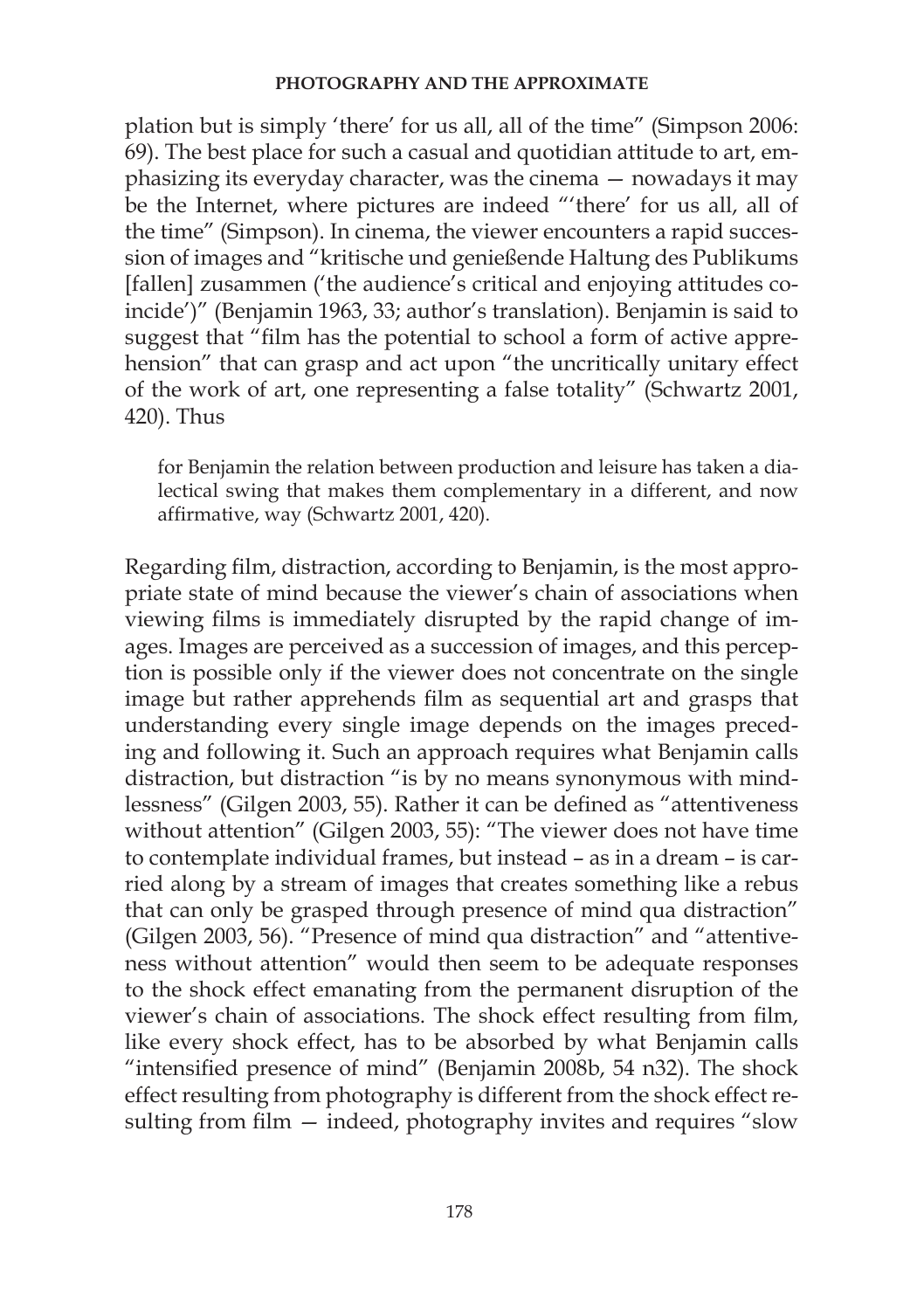looking" (Bal 2007, 113) — but, like the shock effect resulting from film, it has to be absorbed by intensified presence of mind. The kind of shock that I have in mind here is also different from the shock many viewers experience when exposed to photographs of human suffering — a shock resulting from the depiction of gruesome acts of violence and brutality. I would argue that nowadays the shock effect results from photography that treats the approximate as an asset and not as a liability.

# **Near documentary photography, hidden photographs and no photographs**

# *Near documentary photography*

Photographs are normally said to be powerful because they show what is not articulated in print or because of their alleged evidentiary potentialities seemingly complementing that which is stated in print or because of both. I argue that photographs nowadays shock the viewer and, as a result, potentially heighten their state of mind when they capitalize on the approximate by, first, violating the conventional professional credos of photo journalism — that the photographer should be as close as possible to the subject; that the photographer should not manipulate the image; that the photographer should objectively document a given scenario rather than emotionally and partially engaging with it; and so on. Secondly, photographs shock the viewer when they conceal from the audience what the audience expects to see and when they are more discreet than the audience expects them to be. This would mean breaking with what (combining Sontag's and Strauss's terminology) can be called prurient consumerism.4 Thirdly, the viewers might be shocked when what is normally depicted by means of photographs is represented in other forms of visual culture, thus explicitly challenging the alleged monopoly of photography with regard to visual testimony and evidence. The following discussion proceeds from near documentary photography (Jeff Wall) to hidden photographs (Alfredo Jaar) to no photographs (Fernando Botero).

In order to illustrate the first of the above visual strategies, it helps to return to Jonathan Jones's description of Jeff Wall's photograph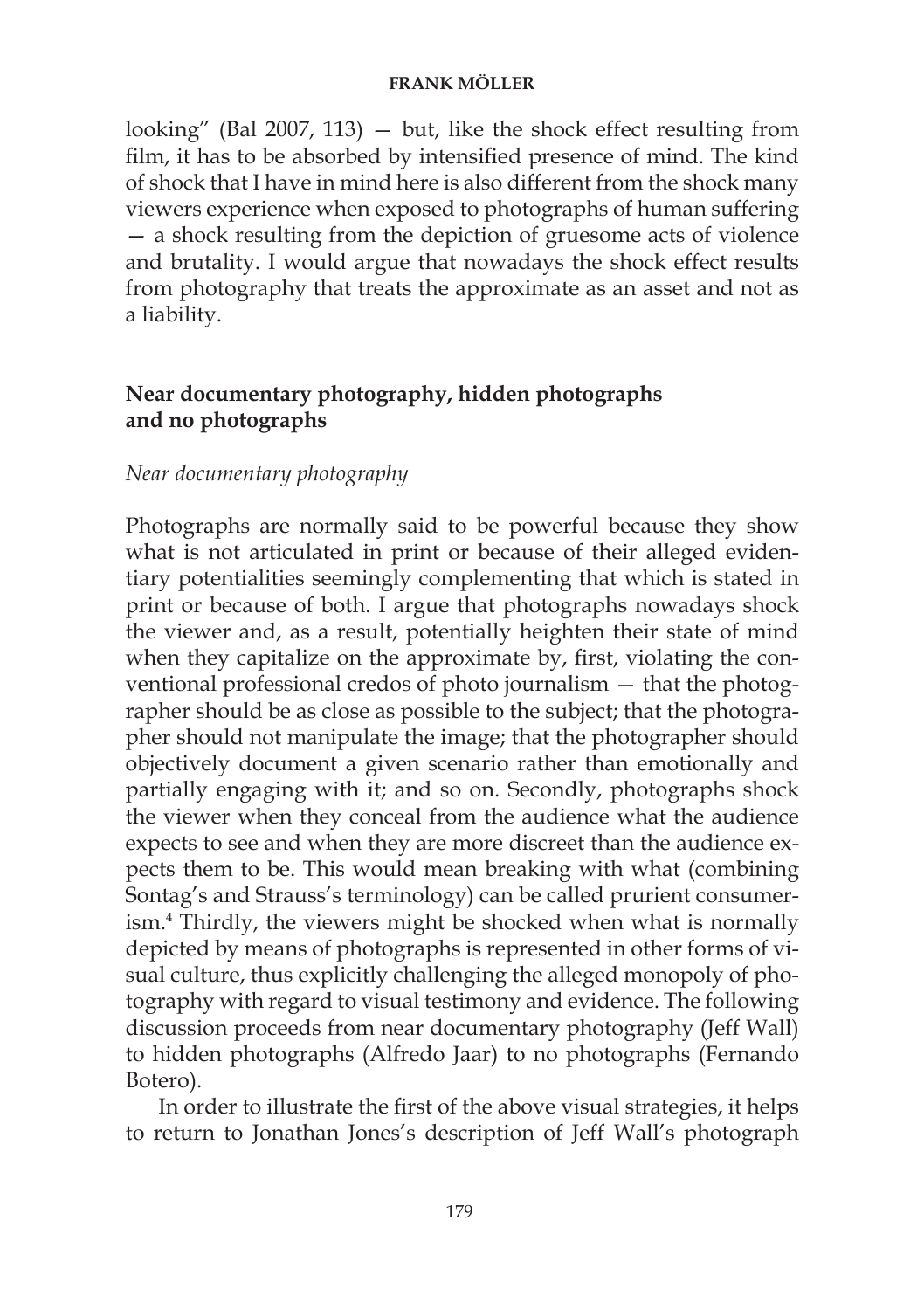"War Game" that opened this essay. The description continues as follows: "The shock [of seeing kids looking down at dead bodies] is complicated when you notice the grin on one 'dead' soldier's face" (Jones 2007). This, obviously, is a provocation. Breaking with the audience's experience and expectation – dead kids do not grin – the photograph shocks the viewer also because it does not show what it seems to show at first sight and what the viewer expects to see — the familiar scene of juvenile victims of violence and war. Still, the photograph is depressing because it shows the extent to which war and death have entered the everyday playing routine of kids anywhere in the world. But, again, it only seems to show this: Wall is not a photojournalist and his photography is not documentary, but "near documentary" (Wall 2007a, 319). Wall's large photographs are fabrications – "blatant artifice" (Wall, as quoted in Lederman 2008, R7) — carefully staged and designed. In part they are reproductions of scenes Wall had observed in the "real" world, re-enacted with the help of professional and non-professional actors. They emulate real-life scenes but, like every representation, they construct something new. They also violate standard forms of representing war and violence in photography by using irony; indeed, it is almost unseemly to use irony in war photography because it would seem to infringe upon the victims' dignity and contradict war photography's documentary and evidentiary purpose. Consider, in this connection, Wall's digital montage "Dead Troops Talk (A vision after the ambush of a Red Army patrol, near Moqor, Afghanistan, winter 1986)."<sup>5</sup> The very precise title of the montage suggests documentary authenticity but, as always in Wall's work, things are more ambivalent, challenging what has been referred to above as the stereoscopic effect of the word-image relationship. The online room guide to the Jeff Wall exhibition at Tate Modern describes what Wall (as quoted in Lederman 2008) calls a "hallucinatory image" as follows:

The picture presents a hallucinatory scene in which soldiers who have just been killed on the battlefield are re-animated, engaging with each other in what the artist describes as a 'dialogue of the dead'. [...] Each figure or group seems to respond differently to the experience of death and reanimation. The three soldiers clowning with their own wounds provide a note of macabre levity.6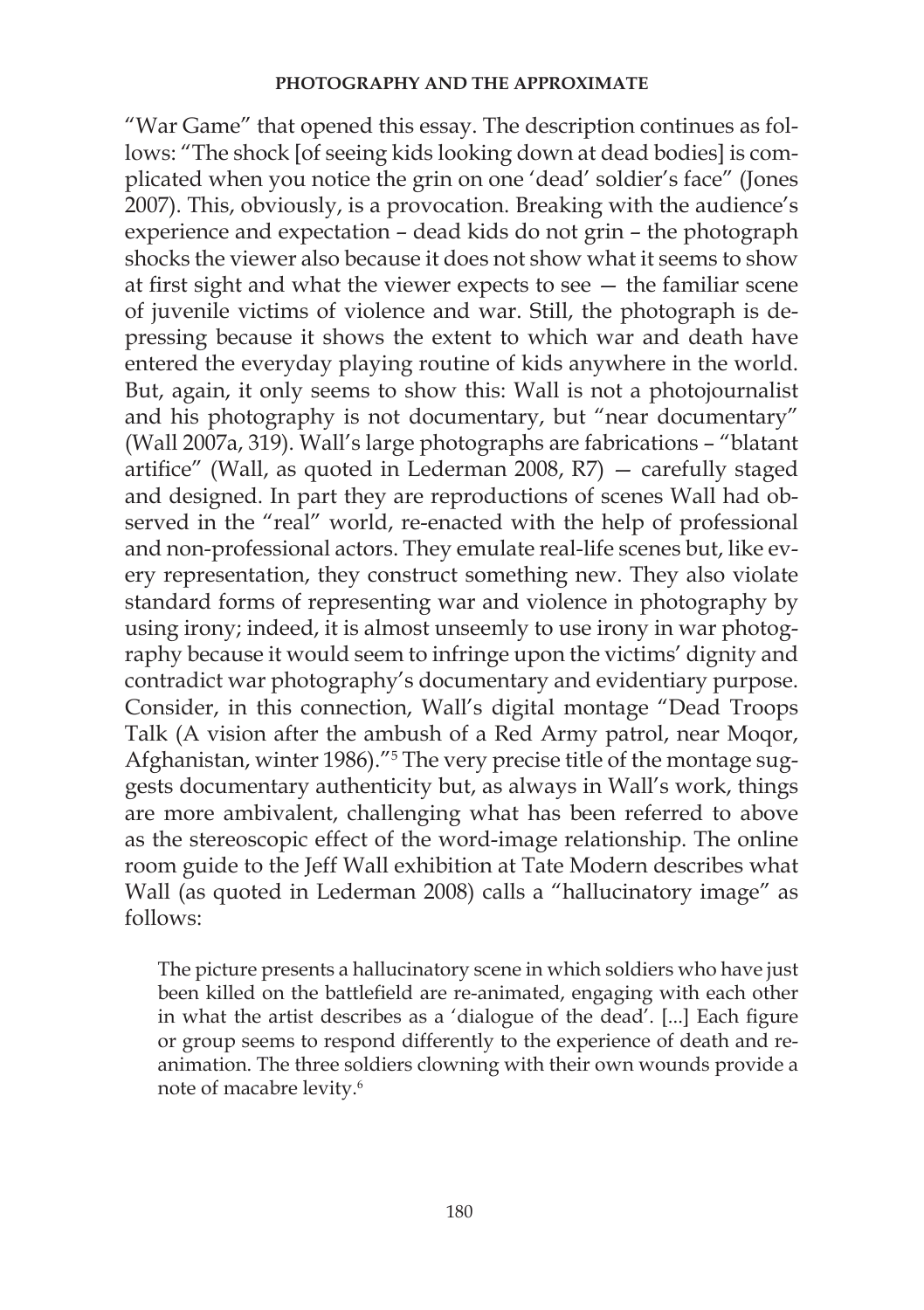As ironic, near documentary images, both "War Game" and "Dead Troops Talk (A vision after the ambush of a Red Army patrol, near Moqor, Afghanistan, winter 1986)" violate the conventions of war photography. While conventional wisdom has it that photography "is strong as evidence, weak in meaning" (Dyer 2008), Wall's photographs are weak as evidence but strong in meaning. According to the conventional credos of photojournalism war photographs ought to be taken on the spot and close to the action according to Capa's famous dictum that "if your pictures aren't good, you're not close enough" (cited in Szarkowski 2007, unpaginated). Wall, however, avoids closeness to action and re-enacts scenes with the help of actors. While photojournalism aims to document what "really" happened, Wall's work is not limited by what he calls "the documentary impulse" (Wall, quoted in Lubow 2007). "War Game" and "Dead Troops Talk (A vision after the ambush of a Red Army patrol, near Moqor, Afghanistan, winter 1986)" are shocking because they show not only what could have happened or what might happen; every viewer knows that such things do happen in fact regularly on battlefields and in backyards except that dead kids do not smile; dead soldiers do not clown with their own wounds; and they "don't talk. Here they do" (Sontag 2003, 124) – quite understandably perhaps because, as Wall argues, black humor is a perfectly plausible reaction to the absurd circumstances they are exposed to.7

# *Hidden photographs*

When Wall began working on "Dead Troops Talk (A vision after the ambush of a Red Army patrol, near Moqor, Afghanistan, winter 1986)" the Afghan War — at least this particular Afghan War, the Soviet Afghan War - was over "and at that point had pretty much been forgotten about" (Wall, quoted in Lederman 2008). When Alfredo Jaar, to whom I now turn in order to illustrate the second of the above visual approaches, began working on Rwanda and the genocide of spring 1994, the war and the genocide were likewise over. Regardless of the fairly substantial body of specialist literature on the genocide that has emerged since then, this war/genocide, too, has been largely forgotten about. It is referred to often in connection with current crises such as in Kenya in December 2007 and the Congo in November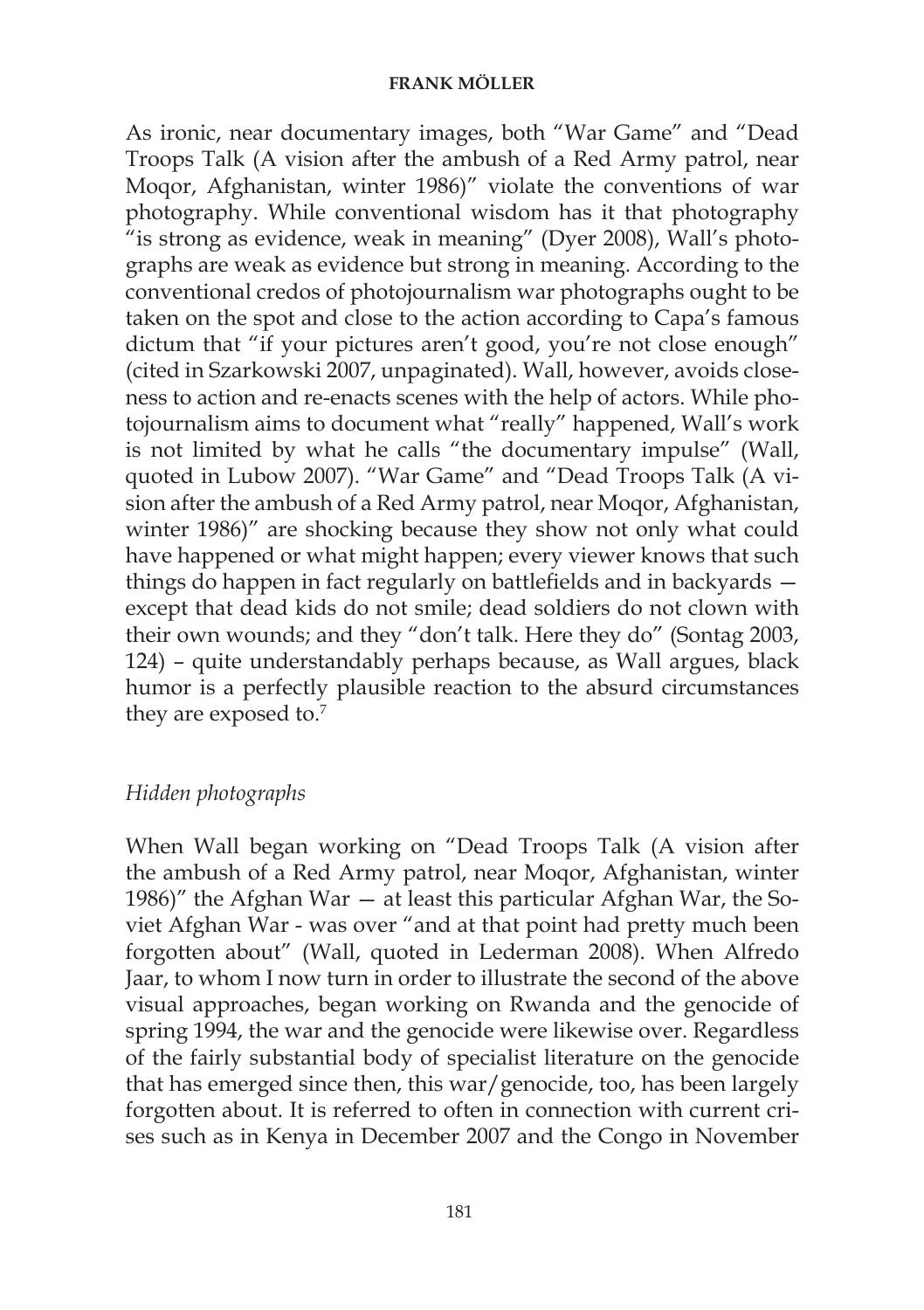2008. As such it is referred to mainly in terms other than its own and has become "a metaphor for post-colonial political violence" in Africa (Mamdani 2002, xi). "Rwanda" has become an attention gaining signifier, a cipher indicating urgency to do something now because tomorrow it may be too late, and also an accusatory metaphor with respect to the international community's involvement in and responsibility for mass killings through non-intervention.

Jaar, like Wall, is not a photojournalist. Journalists move on once a war is over; only a few return (Keane 1996; Keane 2004). Jaar, together with his assistant Carlos Vásquez, visited Rwanda for the first time in August 1994. Being aware of the "disjunction between experience and what can be recorded photographically" yet nevertheless taking thousands of photographs as systematically as possible so as to come "as close as possible to reality" (Jaar, quoted in Strauss 2003, 91), Jaar and Vásquez started travelling around the country, talking to people, and listening to their stories. From 1994 to 2000, Jaar produced important works of art including but not confined to photographs (Jaar 1998).

While parts of the Rwanda Project rely on the power of images, other parts of the project are characterized by a profound scepticism about the possibility of representing genocide by means of photography: indeed, it is not possible to come close to the reality of genocide by means of photography. Showing photographs of corpses after the genocide could not be expected to produce responses different from those produced by the photographic coverage of the genocide when it happened<sup>8</sup> and, in any case, it was too late and impossible to undo the killings. To be "ashamed of being a human being" is, according to Jaar, a corollary of witnessing the genocide in Rwanda that cannot easily be transferred into works of art. An image may become "just another image" if it fails to communicate the story to the viewer. In order for an image to communicate a story to the audience, words are required — "a balance between information and spectacle, between content and the visuals,"9 a balance, however, that deviates from the photojournalistic practice of combining the photographs and captions referred to above in terms of a stereoscopic effect. Jaar's work cannot be reduced to a standard photograph-caption relationship. Rather I want to approach it in terms of Ernst van Alphen's distinction between architecture and landscape.

In "Real Pictures," first exhibited in Chicago's Museum of Contemporary Photography in January 1995, selected photographs taken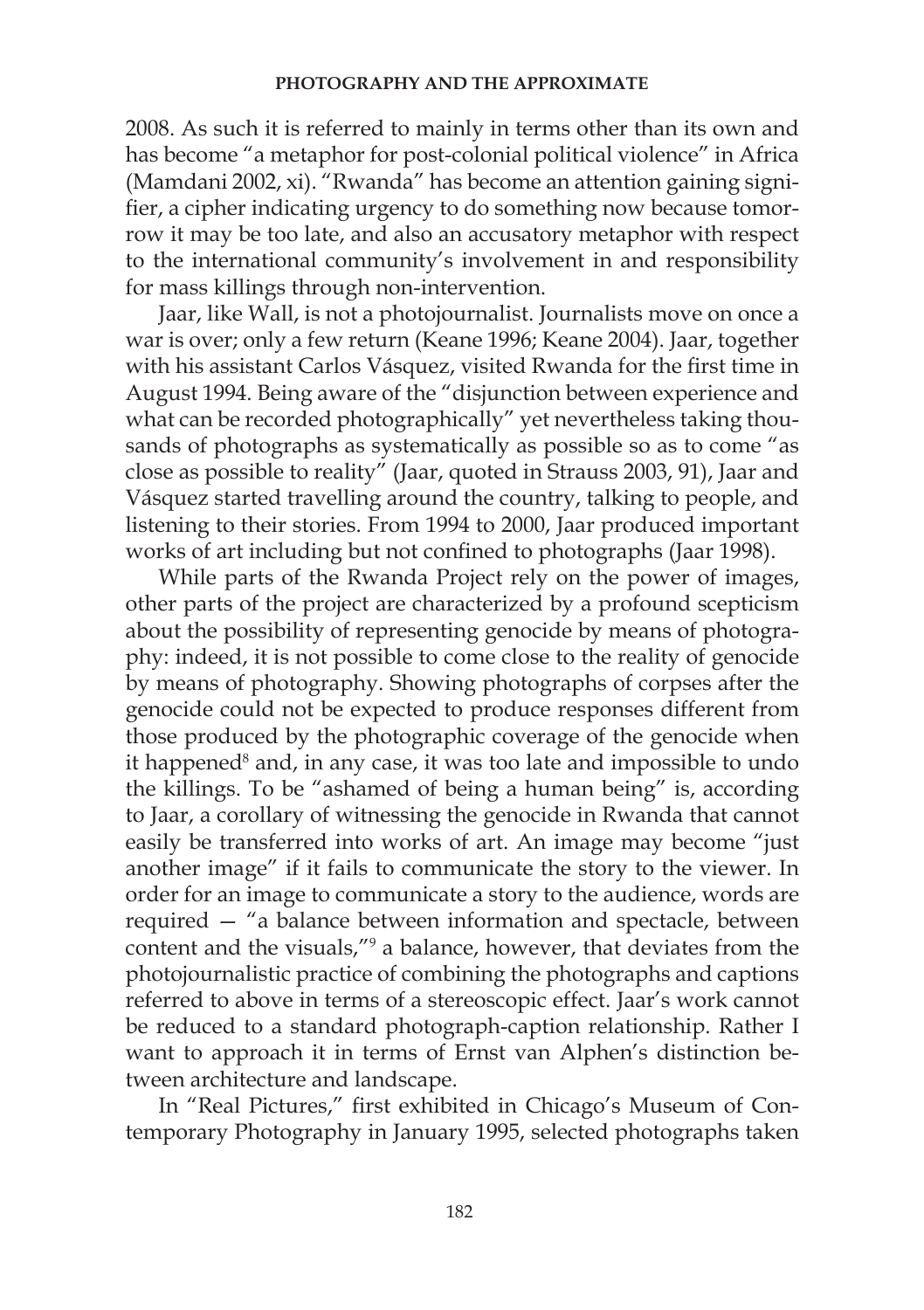by Jaar in Rwanda in late August 1994 documenting the aftermath of the genocide were each put into black boxes. On top of these boxes, a silk-screened description of the photograph inside revealed to the viewers what they could not see. In a culture dominated by images, this procedure is obviously a provocation frustrating the viewer's expectations and challenging the Western belief in the power of images. The descriptions read like the following:

Ntarama Church, Nyamata, Rwanda 40 kilometers south of Kigali Monday, August 29, 1994

This photograph shows Benjamin Musisi, 50, crouched low in the doorway of the church amongst scattered bodies spilling out into the daylight. Four hundred Tutsi men, women and children who had come here seeking refuge were slaughtered during Sunday mass.

Benjamin looks directly into the camera, as if recording what the camera saw. He asked to be photographed amongst the dead. He wanted to prove to his friends in Kampala, Uganda, that the atrocities were real and that he had seen the aftermath.

Real pictures, thus, are no pictures, not in the sense that the boxes are empty (perhaps they are; we don't know) and also not in the sense that the stories of the people depicted in the pictures are not real (perhaps they are not; we cannot know) but rather in that the reality captured in the pictures can become apprehensible only by hiding the photographs. Pictures cannot picture reality; no balance between the content and the visuals can be found. However, the photographs are not only out of sight; the boxes in which they are hidden are also blocking the museum's visitor's way. It is precisely this blockade that is lost when viewers encounter "Real Pictures" not in the space of a museum but on the pages of a catalogue where reproductions of "Real Pictures" indeed run the risk of becoming just another image. In the museum, however, the photographs, hidden in boxes, are placed in architectural space and this has a profound impact on the way they are perceived by the viewers, as Alphen explains:

Architectural space engages vision by raising obstacles. And obstacles encourage the desire to conquer them, to do something when it is forbidden, to try something when it is impossible, to intrude on a space that is not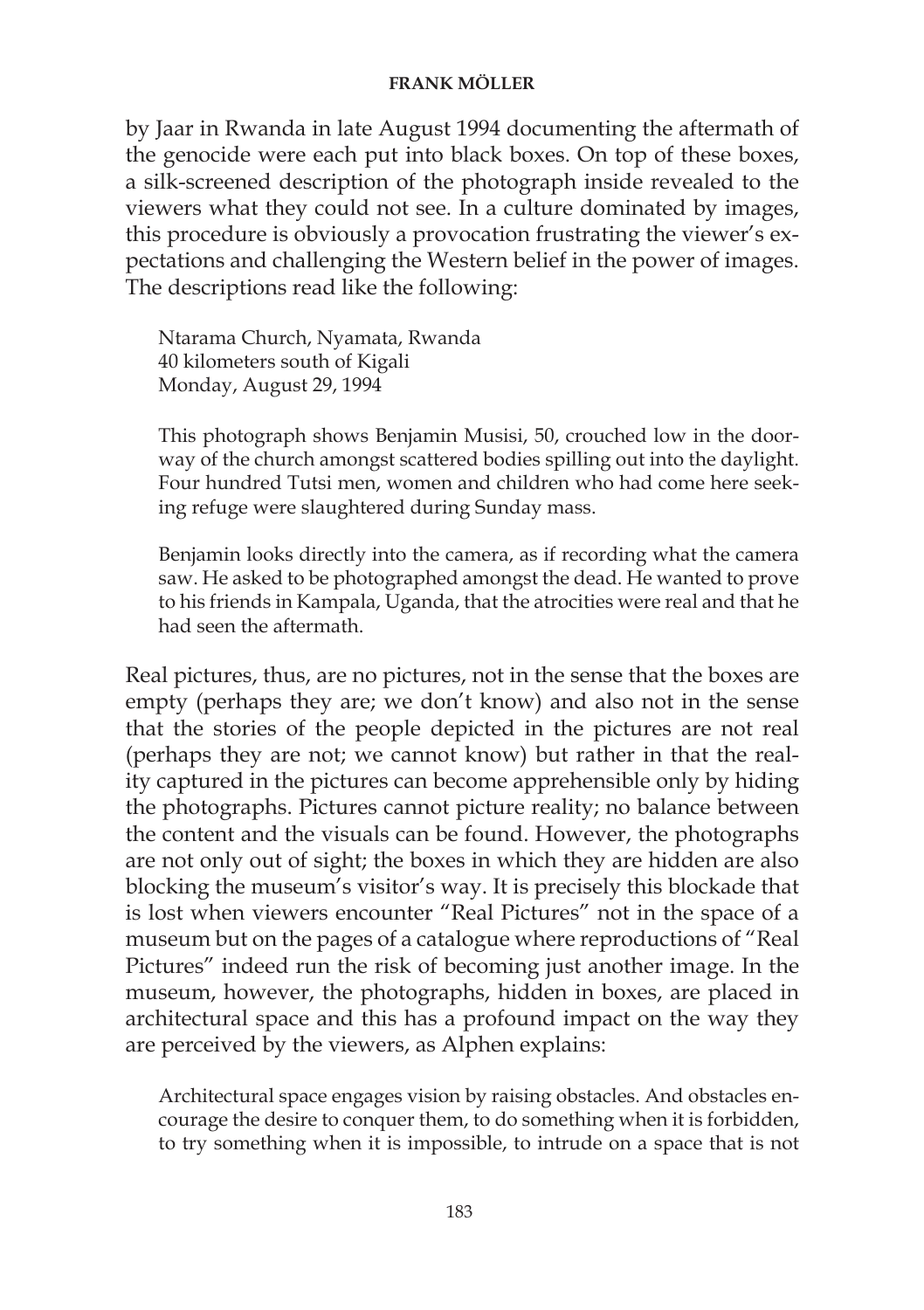yours and has to be respected as secret or somebody else's. In contrast, the space of landscape engages vision by seducing you or inviting you (Alphen 2005, 91-92).

The latter option  $-$  the space of landscape  $-$  is not normally available when it comes to atrocity photographs which, rather than inviting or seducing the viewers, regularly appal and deter them. That the space of landscape in Alphen's sense is not normally available in the context of atrocity photographs, however, does not mean that it is totally absent from the artist's tool-box. In "Field, Road, Cloud" (1997) Jaar actually used three of his photographs taken in Rwanda: a green field of tea, a dirt road illuminated by sunlight, and a white cloud framed by blue sky. These photographs seem to resonate with both the tourist postcards used in another piece of the Rwanda Project ("Signs of Life") and the frequent reduction of Africa in visual representations to a tourist destination. At the same time, however, Jaar connects the three large photographs with the memories of the genocide by adding geographical sketches of where the photographs had been taken: the cloud, for example, is above Ntarama church, that is, the place where Gutete Emerita, the subject of another part of the project, witnessed the murder of her husband and sons (see Strauss 2003, 96-101). It is illuminating here to take a closer look at the cloud:

Which pictorial qualities and elements attract us and seduce us into looking at art? In [Hubert Damisch's] Theory of the /Cloud/ the answer is found in the /cloud/. By means of the /cloud/ we get access to those realms that are visually unrepresentable (Alphen 2005, 8).10

The /cloud/, then, would seem to be a way to deal with the unrepresentability of genocide, seducing the viewers into looking at art and confronting them with sights that they would rather not see or contemplate. The box, on the other hand, engages vision by hiding the visuals. Situated in architectural space, it "asks for respect, defines space in terms of territory, its own and yours" (Alphen 2005, 91). Both spaces – architecture and landscape – may help the viewer to engage with the art work's subject by "mak[ing] present that which withdraws from our cognitive power" (Alphen 2005, 9). This "making present" can help create space for political engagement and form a political public. Indeed, we, as viewers, have to engage with that which we cannot see just as we have to engage with that which we do see.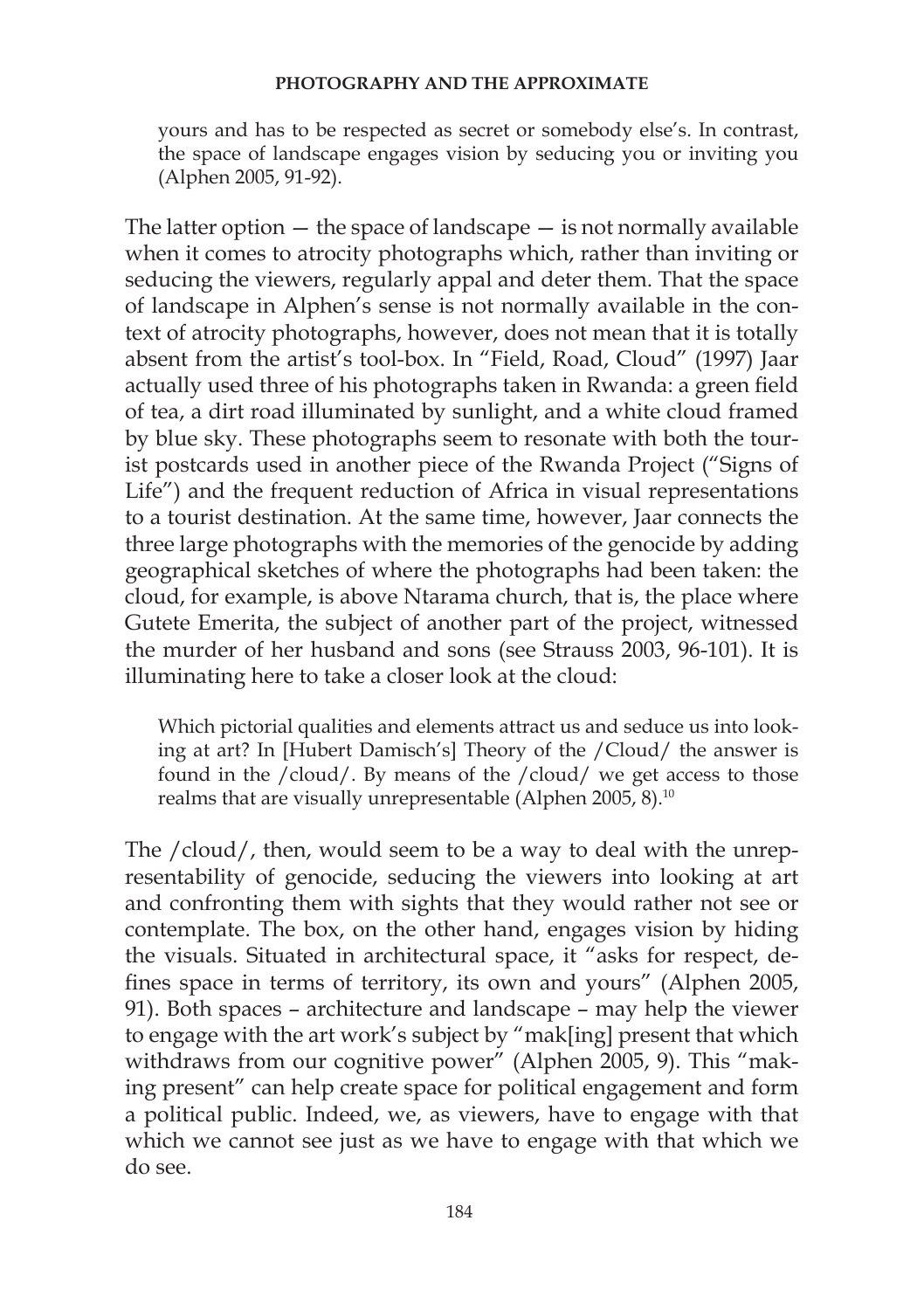# *No photographs*

Photographs are often said to be powerful because of their alleged evidentiary potentialities supporting that which is said in print and giving that which is said in print additional poignancy. The notorious Abu Ghraib photographs (Walsh 2006) seem to be a case in point: the publication of the photographs followed the publication of written accounts and triggered a public debate that the written reports failed to trigger. These photographs would also seem to show that the audience is not as visually desensitized as it is often accused of being. The public debate, however, was a peculiar one indicating, ultimately, the failure of representation. For the US administration, the Abu Ghraib scandal was primarily "a public relations problem" (Ebony 2006, 5). Regarding the general Western debate in newspapers, articles and books, the focus was largely "on ourselves" (Simpson 2006, 107) not on the victims (Möller 2008a, 33-34). The Abu Ghraib photographs thus showed the limits of photographic representation. They did not help the viewers to come closer to understanding what had actually happened in the prison. They were unable to communicate the prisoners' pain to the viewers. They did not help the viewers to grasp how what had happened at Abu Ghraib was experienced and felt by the inmates. There always is a substantial gap between a viewer's perception of the depiction of another's pain and the other's physical and mental experience of pain that no image can fill completely, a gap that no photograph can bridge, however much photographers strive to bridge it and viewers aim to empathize with the victims. The inclusion in some of the Abu Ghraib photographs of the perpetrators facilitated the self-centred approach in Western commentary focusing on selected soldiers-cum-perpetrators, the chain of command (Hersh 2005) and the extent to which what had happened at Abu Ghraib could be explained in terms of the general conditions of US culture and society. The debate did not focus on the victims and their pain. Reproductions of the photographs online, in books and magazines prolonged the victims' suffering and confronted the viewers with rather difficult questions regarding their own involvement, qua viewer, in the scene depicted. Indeed, photographs may contribute to the extension of a person's pain as long as the viewers, simply by looking, prolong the person's suffering (Bal 2007, 95).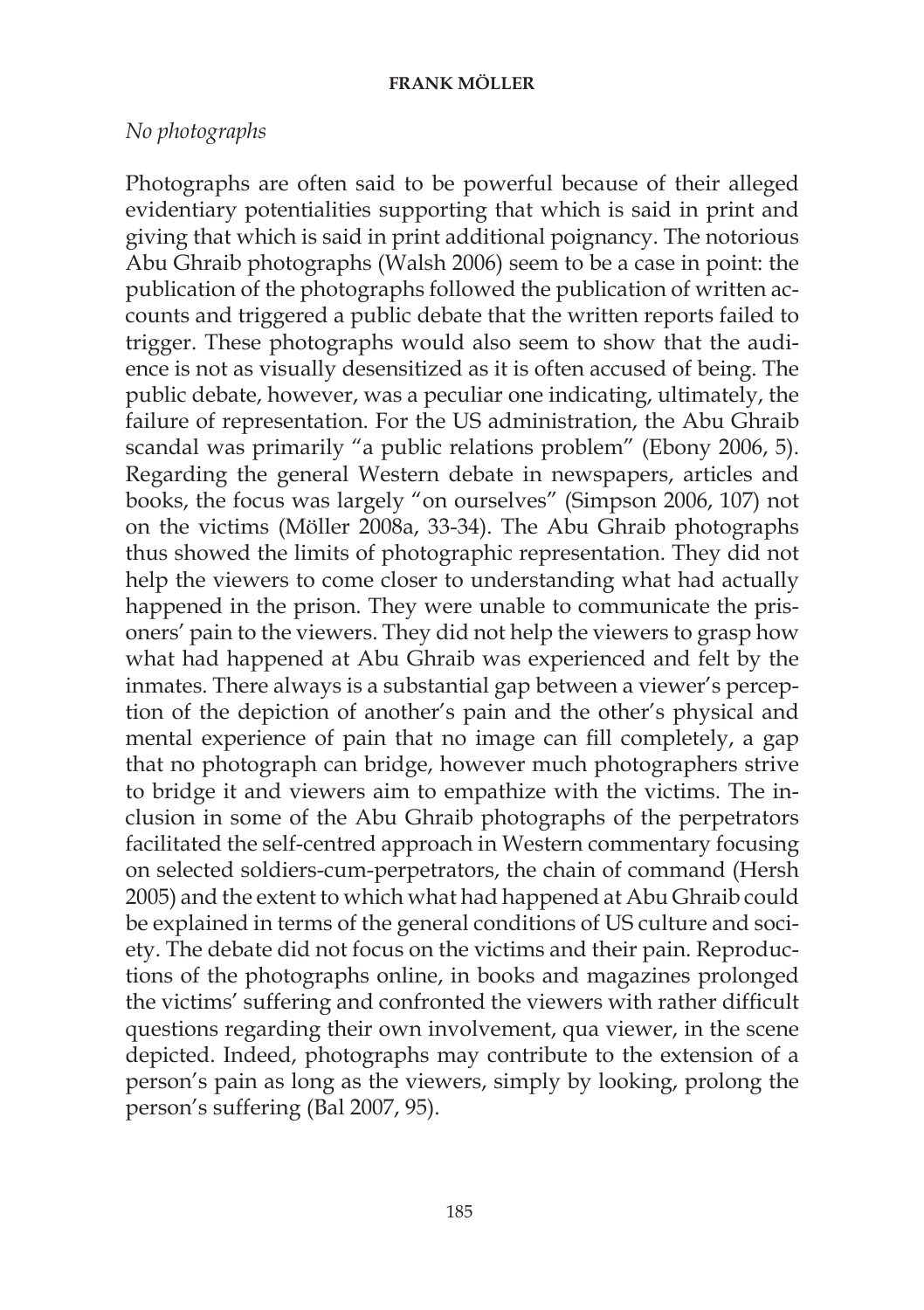In response to the crimes committed at Abu Ghraib, the Colombian artist Fernando Botero decided to paint Abu Ghraib, a series of paintings produced during a 14-month period of immense creativity (Botero 2006). One of the most striking features of the paintings is the almost total absence of the perpetrators from most of the paintings and the strong focus on the victims and their pain. In the few paintings where the perpetrators are indeed depicted, they are neither smiling nor grinning. In other paintings, their faces are off the canvas and their heads are painted from behind or hidden behind arms raised in order to strike a prisoner. In most cases, the perpetrators are reduced to boots and hands in green gloves on the margins of the paintings so that most of the space is devoted to the victims. Botero's paintings challenge the claim of photography regarding a monopoly of visual evidence. They also challenge the credo of documentary photography according to which photographs should be taken on the spot at exactly the point in time when the events depicted actually occur. Botero, however, argues that the prerogative of the artist is exactly that "the artist don't [sic] have to be there in the moment it happen[s] but he can imagine and do a presentation." The Abu Ghraib photographs were "interesting documents to know the atmosphere of the prison" – the walls, the cells, the light and so on – "but the concentration of energy and emotion that goes into the painting says more than, of course, the click in the photo." Energy and emotion make people feel that there is something truthful in the painting (Botero and Haas 2007, 0:18:59- 0:19:55).

Because the gaolers are mostly absent from the representation, the viewers cannot avoid the victims' pain by focusing their attention on the gaolers: the viewers are compelled to confront the victims and their pain; they cannot hide behind a discussion of the role of the perpetrators and the society from which they emerged and which they represent (however important such a discussion may be). The lack of colour in many paintings evokes both traditional documentary photography and such classical works of art as Francisco de Goya's "Los Desastres de la Guerra" and Jacques Callot's "Les Misères et les Malheurs de la Guerre"; it increases the paintings' authenticity. By simply numbering the paintings ("Abu Ghraib 1" to "Abu Ghraib 86") Botero is closer to the tradition of documentary photography that provides "neutral, informative" (Sontag 2003, 45) captions (location, place, etc.) than he is to Goya, whose short texts both thwart the images' "invita-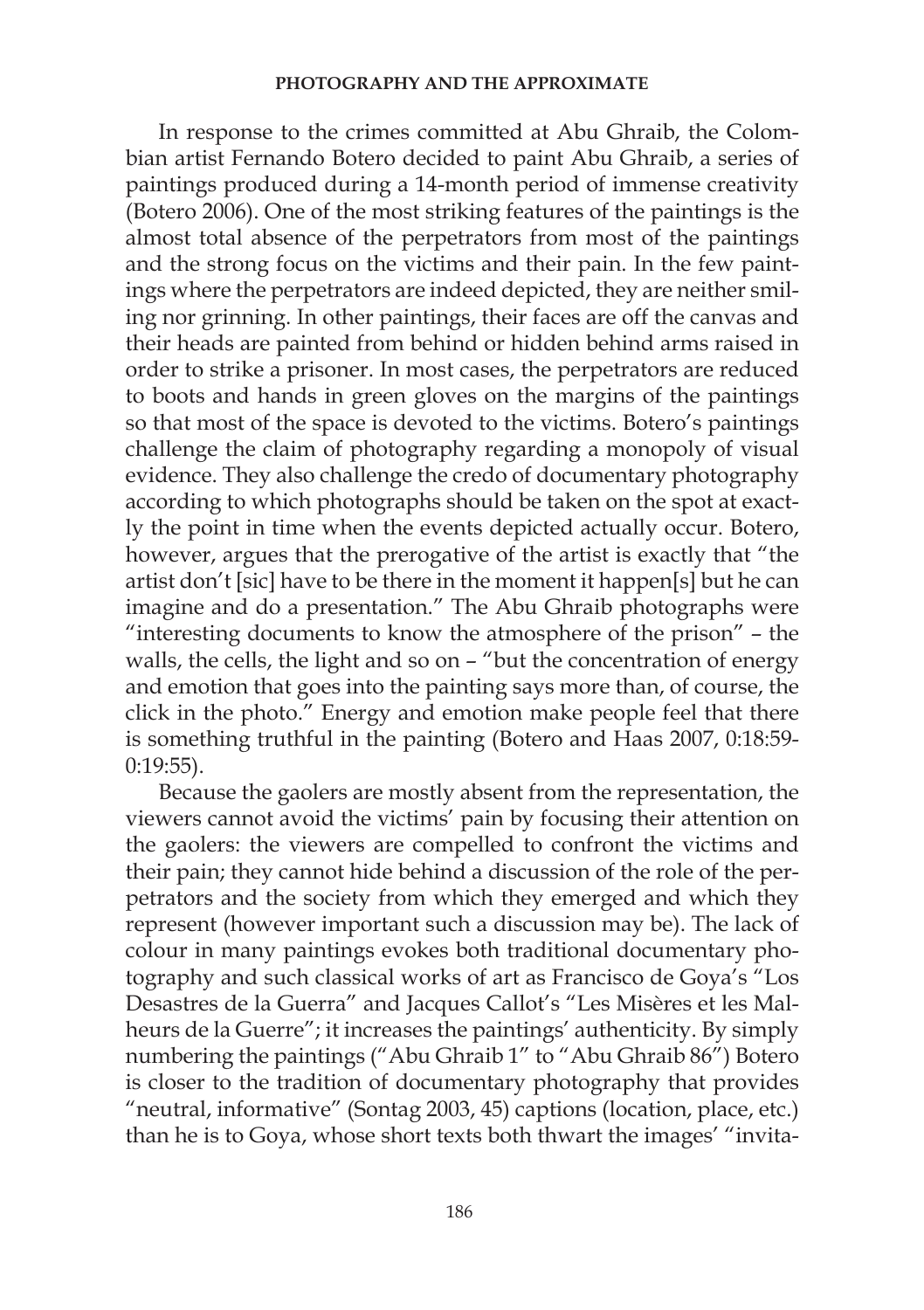tion to look" and "offer[] assurances of the image's veracity" (Sontag 2003, 45-46). Even without the captions, there is no denying that these are paintings of events that should not have happened; because the events did happen, the paintings are necessary. By sticking to his visual trademark of representing big people, Botero assigns dignity to the victims that the perpetrators cannot destroy, however hard they try. The use of figures that are "exaggerated principally in terms of their volumetric relationships to their surroundings" (Ebony 2006, 10) also emphasizes the spatial confinement that the prisoners have to endure. As David Ebony argues, Botero's figures

possess hearty, heroic body types. They often suggest an ability to overcome intensely adverse circumstances. This is especially evident in the Abu Ghraib pictures. The majority of the prison inmates certainly did not possess the beefy bodies that Botero depicts. The bulky forms, however, suggest a psychological and moral weightiness that commands, if it does not overwhelm, their confined spaces (Ebony 2006, 10).

In several paintings, windows – "window[s] in white" (Botero and Haas  $2007, 0.35:40$  – at the end of the corridors or on the cell walls indicate outside light penetrating the claustrophobic atmosphere of the cells and the corridors – metaphors of hope thwarting the hopelessness of the prison reality. Where there is hopelessness, there is also a "possibility of hope" (Sliwinski 2004, 156).

# **Conclusion**

Similar to Jeff Wall's photographic work, Botero's paintings and Jaar's projects can be said to be near documentary but the emphasis is on "near" rather than on "documentary." These works of art do not explain much. As Botero makes clear, his intention is "to touch people without explanations" (Botero and Haas 2007, 0:13:19). The works of art discussed above are based on thorough research — written as well as visual sources – and they come as close as possible to that which they depict. But nearness to their subject also implies some degree of distance that cannot be bridged. By acknowledging the approximate these artists engage in the limits of representation and the unrepresentability of human suffering in such extreme situations as Af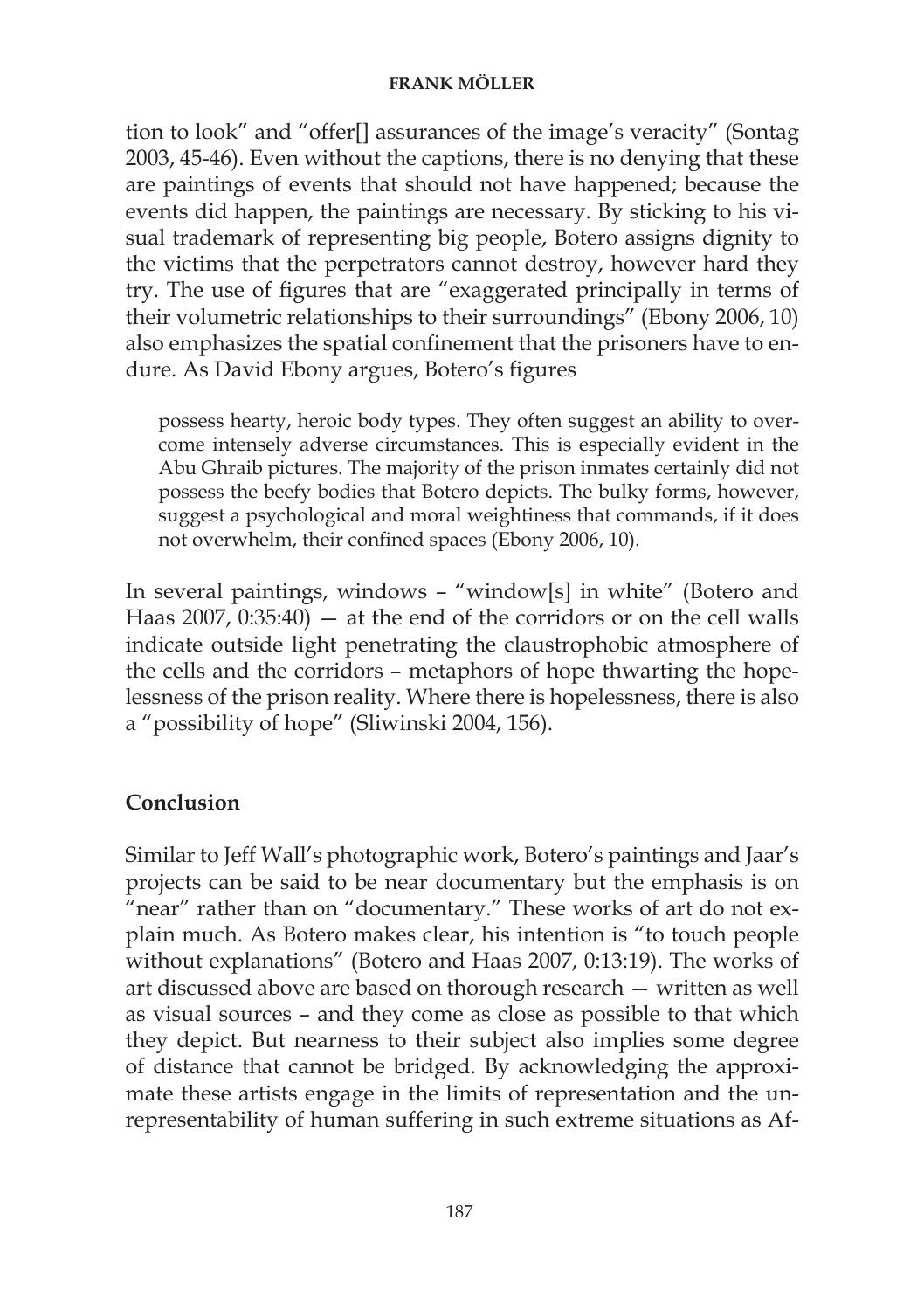ghanistan, Rwanda, and Abu Ghraib. The audience does not need the artists' directions in order to be moved by their works. Indeed, texts provided by the artists explaining their artworks are essentially an anticlimax, often not too far away from the trivial and unintentionally testifying to the impossibility of translating images into language.

Following Hariman and Lucaites, it has been argued in this essay that the political public is nowadays primarily constructed through images. The individual can exercise political power only as part of a discursively constructed public which is to some extent constituted by images. This, it has been suggested, has important consequences for political theory in the sense that images, including photographs, can either disclose or reproduce ideological discourses and either challenge or reinforce discursive structures. While Hariman and Lucaites primarily focus on photojournalism, this essay has expanded their approach by including visual representations other than photojournalistic ones. The discussion of the work of Jeff Wall, Alfredo Jaar, and Fernando Botero has shown that art including art photography can be effective by offending against conventional photojournalistic credos, by violating the audience's expectations — especially by hiding that which the audience expects to see  $-$  and by representing that which is normally depicted by means of photographs in other forms of visual culture. Art including art photography may shock the viewers and heighten their awareness of both that which a given image shows and their own involvement in the conditions depicted in the image. It may intensify the viewer's state of mind and increase their critical awareness.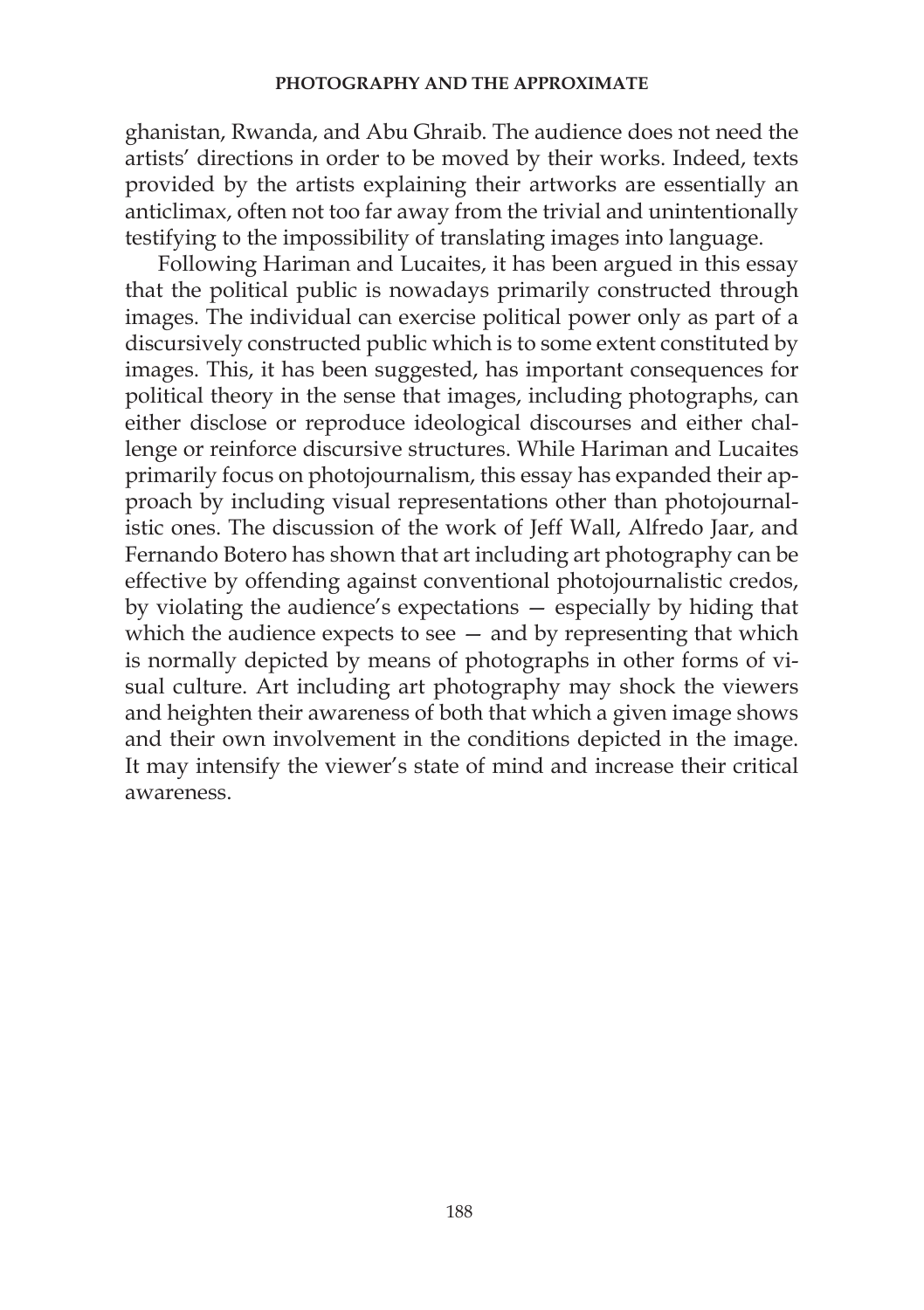## **NOTES**

**1.** Silver gelatin print, 2470x3026 mm. See also Wall 2007b, 48-51. Thoughtful and helpful comments on an earlier draft of this essay by two anonymous referees for *Redescriptions* are gratefully acknowledged. I would also like to thank Samu Pehkonen for encouraging comments on a pre-submission draft of the essay and Virginia Mattila for editing the language.

**2.** Nowadays, "capacity for pictorial manipulation" of digital photography is often emphasized and especially the lack of an original that renders difficult the verification of an image (Campbell 2003, 65). Obviously, the manipulation of photographs and film did not start with digital photography but digitization has rendered manipulation much easier and more difficult to detect.

**3.** Elsewhere, the authors acknowledge that "[t]he burns themselves are not visible" (Hariman and Lucaites 2003, 40).

**4.** Sontag (2003, 95) claims that "[m]ost depictions of tormented, mutilated bodies do arouse a prurient interest"; Strauss (2003, 81) argues that images showing horrible things nowadays "operate within a perfectly organized rhetoric of consumption."

**5.** Transparency in lightbox, 2290x4170 mm.

**6.** Online room guide to *Jeff Wall Photographs 1978–2004*, Tate Modern, 21 October 2005–8 January 2006 <http://www.tate.org.uk/modern/exhibitions/jeffwall/rooms/ room8.shtm>.

**7.** Online room guide to *Jeff Wall Photographs*; see note 6.

**8.** There is, however, a marked lack of photographs of actual killings (see Thompson 2007). Survivors welcome the absence of such images (see Hatzfeld 2009, 97).

**9.** All quotations here are from an ART:21 interview with Jaar at <http://www.pbs. org/art21/artists/jaar/clip1.html>.

**10.** "Damisch puts the signifier /cloud/ between slashes to indicate that he deals with clouds as signs that have different meanings in different pictorial contexts rather than clouds as realistic elements" (Alphen 2005, 5). In Damish's work, the unrepresentable refers to "the divine, the unknowable, the unformed" (Alphen 2005, 8).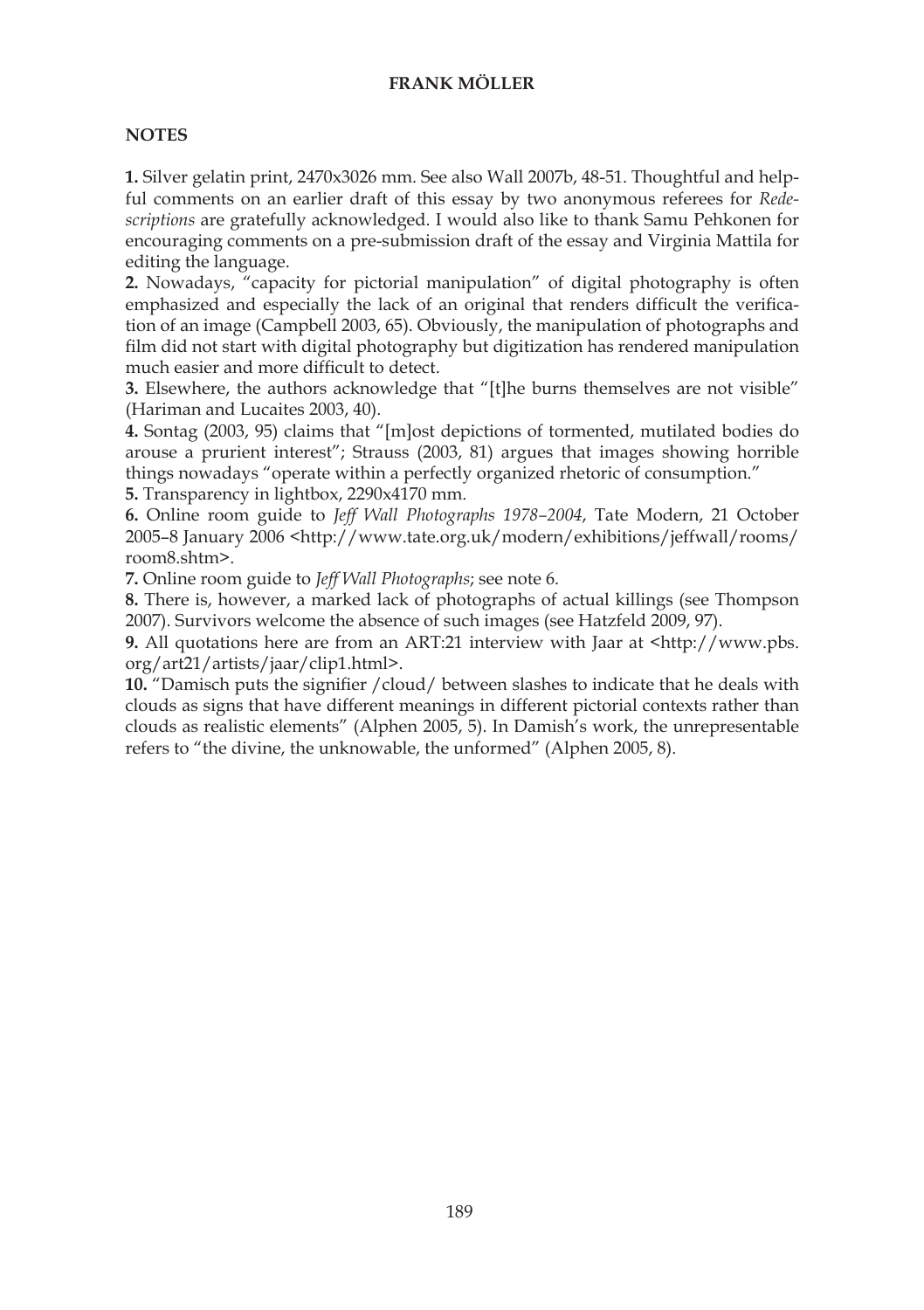## **REFERENCES**

**Alphen**, Ernst van 2005. *Art In Mind: How Contemporary Images Shape Thought.* Chicago and London: The University of Chicago Press. **Bal**, Mieke 2007. The Pain of Images. In Mark Reinhardt, Holly Edwards, and Erina Duganne (eds.), *Beautiful Suffering: Photography And The Traffic In Pain.* Williamstown/Chicago: Williams College Museum of Art/The University of Chicago Press, 93-115.

**Benjamin**, Walter 1963. Das Kunstwerk im Zeitalter seiner technischen Reproduzierbarkeit. In Benjamin, *Das Kunstwerk im Zeitalter seiner technischen Reproduzierbarkeit.* Frankfurt: Suhrkamp, 7-44.

--------------- 2008a. Little History of Photography. In Benjamin, *The Work Of Art In The Age Of Its Technological Reproducibility And Other Writings On Media,* edited by Michael W. Jennings, Brigid Doherty, and Thomas Y. Levin. Cambridge and London: The Belknap Press of Harvard University Press, 274-298.

--------------- 2008b. The Work of Art in the Age of Its Technological Reproducibility: Second Version. In Benjamin, *The Work Of Art In The Age Of Its Technological Reproducibility And Other Writings On Media,* edited by Michael W. Jennings, Brigid Doherty, and Thomas Y. Levin. Cambridge and London: The Belknap Press of Harvard University Press, 19-55.

**Berger**, John 2003. Photographs of Agony. In Liz Wells (ed.), *The Photography Reader.* London and New York: Routledge, 288-290.

**Berger**, Peter and Thomas Luckmann 1969. *The Social Construction Of Reality: A Treatise In The Sociology Of Knowledge.* London: Penguin.

**Botero**, Fernando 2006. *Botero Abu Ghraib.* Munich: Prestel.

**Botero**, Fernando and Robert Haas 2007. Fernando Botero's "Abu Ghraib" – A Conversation with the Artist. Fernando Botero and Robert Haas, University of California Berkeley, 29 January 2007, youtube.com, <http://www. youtube.com/watch?v=eGIa-9vCSto>.

**Campbell**, David 2003. Cultural Governance and Pictorial Resistance: Reflections on the Imaging of War. *Review of International Studies,* Vol. 29, Special Issue, December 2003, 57-73.

**Clarke**, Jon, 2008. *Falling Soldier "Real", But It Was Taken By Accident.* The Olive Press, 2 October 2008, 5.

**da Cunha**, Euclides 1944. *Rebellion in the Backlands (Os Sertões).* Chicago and London: The University of Chicago Press.

**Danto**, Arthur C. 2006. The Body in Pain. *The Nation*, 27 November 2006, <http://www.thenation.com/doc/20061127/danto>.

**Dyer**, Geoff 2008. "I was there." *Guardian*, 18 October 2008, at <http://www. guardian.co.uk/artanddesign/2008/oct/18/war-photography>.

**Ebony**, David, 2006. Botero Abu Ghraib. In Fernando Botero, *Botero Abu Ghraib.* Munich: Prestel, 5-19.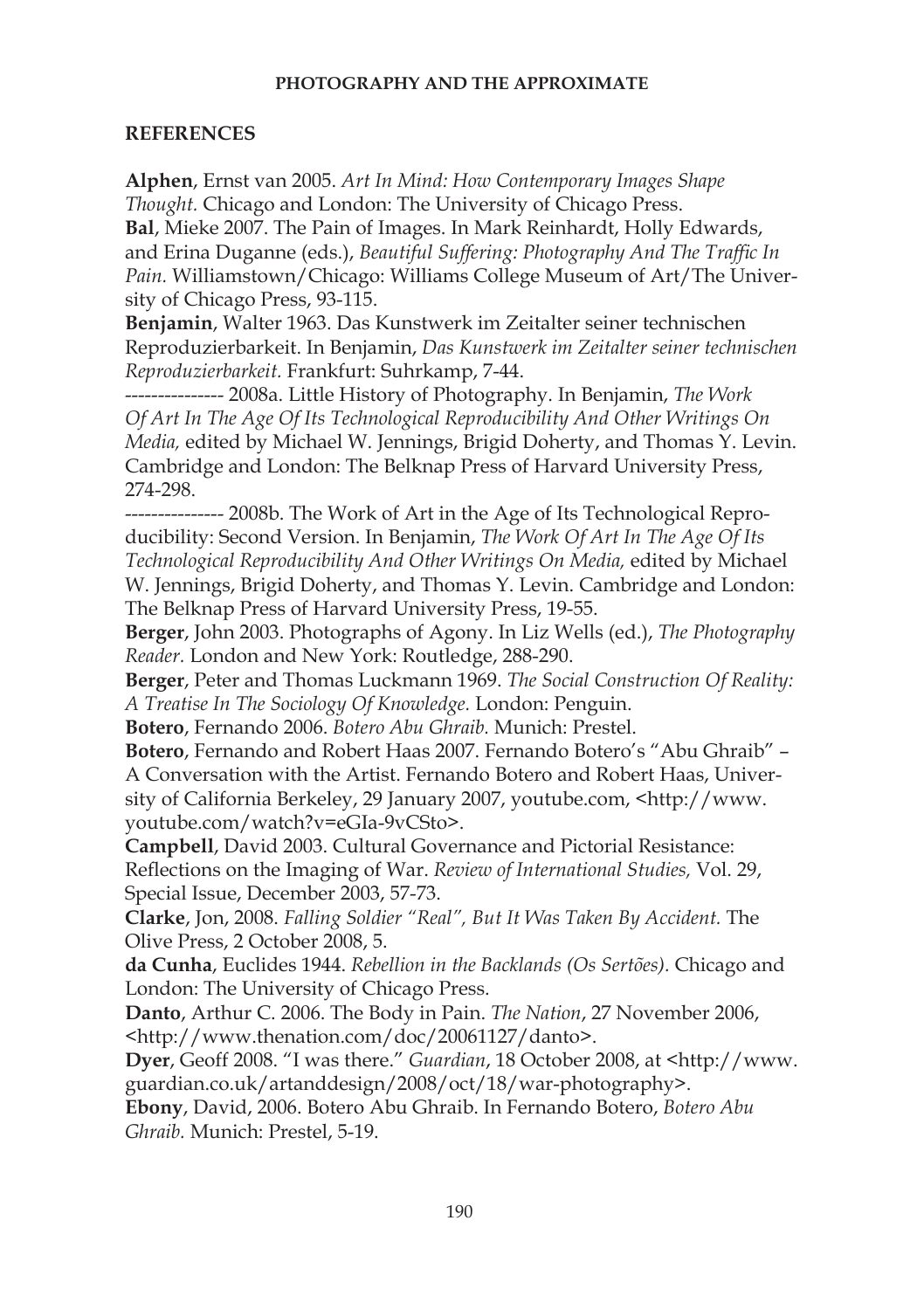**Edkins**, Jenny, 2005. Exposed Singularity. *Journal for Cultural Research*, Vol. 9, No. 4, October 2005, 359–386.

**Foucault**, Michel 1994. *The Order Of Things: An Archaeology Of The Human Sciences.* New York: Vintage.

**Gilgen**, Peter, 2003. History After Film. In Hans Ulrich Gumbrecht and Michael Marrinan (eds.), *Mapping Benjamin: The Work Of Art In The Digital Age.*  Stanford: Stanford University Press, 53-62.

**Hagopian**, Patrick 2006. Vietnam War Photography as a Locus of Memory. In Annette Kuhn and Kirsten Emiko McAllister (eds.), *Locating Memory: Photographic Acts.* New York and Oxford: Berghahn Books, 201-222.

**Hariman**, Robert and John Louis Lucaites 2003. Public Identity and Collective Memory in U.S. Iconic Photography: The Image of "Accidental Napalm." *Critical Studies In Media Communication*, Vol. 20, No. 1, March 2003, 35-66.

**Hatzfeld**, Jean 2009. *The Strategy Of Antelopes: Rwanda After The Genocide.* London: Serpent's Tail.

**Hersh**, Seymour M. 2005. *Chain Of Command.* London: Penguin.

**Hilton**, Isabel 2008. The camera never lies. But photographers can and do. *Guardian*, 27 September 2008, <http://www.guardian.co.uk/commentisfree/2008/sep/27/photography.pressandpublishing>.

**Jaar**, Alfredo 1998. *LET THERE BE LIGHT: The Rwanda Project 1994-1998.* Barcelona: ACTAR.

**Jones**, Jonathan 2007. Jeff Wall. *Guardian*, 29 November 2007, <http://arts. guardian.co.uk/art/photography/story/0,,2218728,00.html>.

**Keane**, Fergal 1996. *Season Of Blood: A Rwandan Journey.* London: Penguin. --------------- 2004. Massacre at Nyarubuye church. *BBC News*, 4 April

2004, <http://news.bbc.co.uk/go/pr/fr/-/2/hi/programmes/panorama/3582267.stm>.

**Kwon**, Heonik 2008. *Ghosts of War in Vietnam.* Cambridge: Cambridge University Press.

**Lederman**, Marsha 2008. The master of "blatant artifice" speaks. *The Globe And Mail,* 24 May 2008, R7.

**Lubow**, Arthur 2007. The Luminist, *The New York Times*, 25 February 2007, <http://www.nytimes.com/2007/02/25/magazine/25Wall.t.html>.

**MacDougall**, David 1998. *Transcultural Cinema.* Princeton: Princeton University Press.

**Mamdani**, Mahmood 2002. *When Victims Become Killers: Colonialism, Nativism, And The Genocide In Rwanda.* Princeton: Princeton University Press.

**Mitchell**, W.J.T. 1994. *Picture Theory: Essays On Verbal And Visual Representation.* Chicago and London: The University of Chicago Press.

**Möller**, Frank 2007. Photographic Interventions in Post-9/11 Security Policy. *Security Dialogue*, Vol. 38, No. 2, June 2007, 179–196.

--------------- 2008a. The Implicated Spectator: From Manet to Botero. In Matti Hyvärinen and Lisa Muszynski (eds.), *Terror And The Arts: Artistic, Literary,*